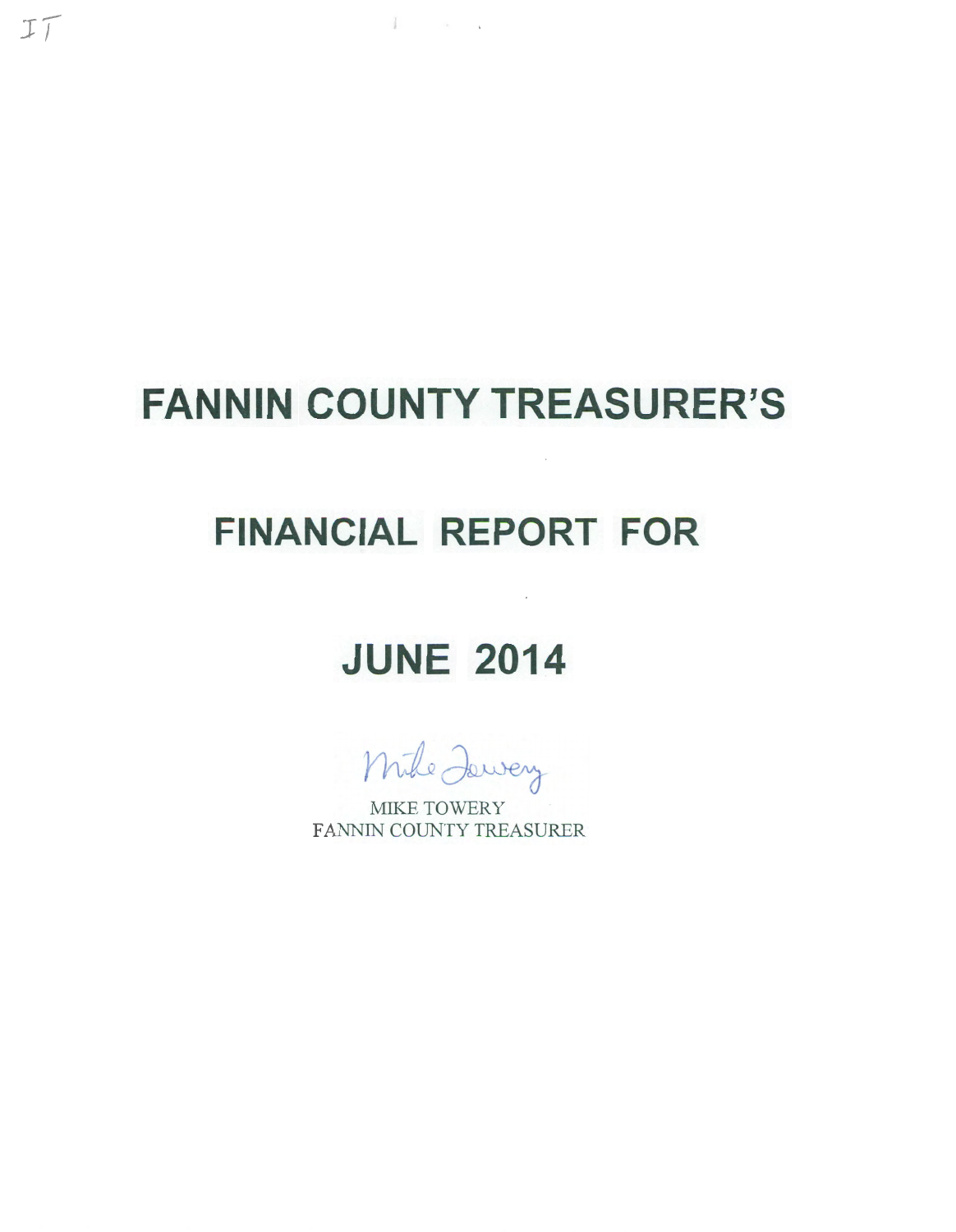| 07/10/2014<br>TIME:09:15 AM |                                                                                                                                                 | RECEIPT FILE LISTING | PAGE<br>PREPARER: 0007                                                                             | 1     |
|-----------------------------|-------------------------------------------------------------------------------------------------------------------------------------------------|----------------------|----------------------------------------------------------------------------------------------------|-------|
|                             | RECEIPT S RECEIVED FROM                                                                                                                         |                      | RECEIVED POSTED NO DESCRIPTION<br><b>AMOUNT</b>                                                    |       |
|                             |                                                                                                                                                 | ----------           |                                                                                                    |       |
|                             | 0000140723 P CRIMINAL D.A. TRUST FUND 06-02-2014 06-02-2014 01 DISTRICT ATTORNEY FEES                                                           |                      |                                                                                                    | 10.00 |
|                             | BANK: 10-103-100 GENERAL-COMBINED FUNDS CHECKING                                                                                                |                      | INCOME: 10-340-475 DISTRICT ATTORNEY FEES<br>18.14<br>02 POSTAL EXPENSES                           |       |
|                             | BANK: 10-103-100 GENERAL-COMBINED FUNDS CHECKING                                                                                                |                      | INCOME:10-475-311 POSTAL EXPENSES<br>TOTAL RECEIPT AMOUNT -----> 28.14                             |       |
|                             | 0000140724 P CRIMINAL D.A. TRUST FUND 06-02-2014 06-02-2014 01 DISTRICT ATTORNEY FEES                                                           |                      | 106.37                                                                                             |       |
|                             | BANK:36-103-136 D. A. FEE CASH ACCT.                                                                                                            |                      | INCOME: 36-340-475 DISTRICT ATTORNEY FEES                                                          |       |
|                             |                                                                                                                                                 |                      | TOTAL RECEIPT AMOUNT -----><br>106.37                                                              |       |
|                             | 0000140725 P F.C. TAX A/C- W/E 5-23-2014 06-02-2014 06-02-2014 01 COMMISSION ON CAR TITLES                                                      |                      | 715.00                                                                                             |       |
|                             | BANK: 10-103-100 GENERAL-COMBINED FUNDS CHECKING                                                                                                |                      | INCOME: 10-321-250 COMMISSION ON CAR TITLES<br>TOTAL RECEIPT AMOUNT -----><br>715.00               |       |
|                             | 0000140726 P F.C. TAX A/C -W/E 5-23-2014 06-02-2014 06-02-2014 01 COMMISSIONS ON CAR REGIST                                                     |                      | 1,666.30                                                                                           |       |
|                             | BANK: 10-103-100 GENERAL-COMBINED FUNDS CHECKING                                                                                                |                      | INCOME:10-321-200 COMMISSIONS ON CAR REGIST<br>02 COUNTY'S ADDITIONAL \$10<br>1,150,08             |       |
|                             | BANK:21-103-100 R&B#1-COMBINED FUNDS CHECKING                                                                                                   |                      | INCOME:21-321-300 COUNTY'S ADDITIONAL \$10<br>03 COUNTY'S ADDITIONAL \$10<br>1,232.19              |       |
|                             | BANK:22-103-100 R&B#2- COMBINED FUNDS CHECKING MANUSIC INCOME:22-321-300 COUNTY'S ADDITIONAL \$10                                               |                      | 04 COUNTY'S ADDITIONAL \$10<br>1,861.87                                                            |       |
|                             | BANK:23-103-100 R&B#3-COMBINED FUNDS CHECKING                                                                                                   |                      | INCOME: 23-321-300 COUNTY'S ADDITIONAL \$10<br>05 COUNTY'S ADDITIONAL \$10<br>985.86               |       |
|                             | BANK:24-103-100 R&B#4- COMBINED FUNDS CHECKING                                                                                                  |                      | INCOME: 24-321-300 COUNTY'S ADDITIONAL \$10                                                        |       |
|                             |                                                                                                                                                 |                      | TOTAL RECEIPT AMOUNT -----><br>6,896.30                                                            |       |
|                             | 0000140727 P CITY OF LADONIA 66-02-2014 06-02-2014 01 2 CULVERTS- 24X24<br>BANK:23-103-100 R&B#3-COMBINED FUNDS CHECKING                        |                      | 582.00<br>INCOME:23-370-145 REIMBURSEMENT OF MATERIALS                                             |       |
|                             |                                                                                                                                                 |                      | TOTAL RECEIPT AMOUNT -----><br>582.00                                                              |       |
| 0000140728 P SECURUS        | BANK: 10-103-100 GENERAL-COMBINED FUNDS CHECKING                                                                                                |                      | 20,249.36                                                                                          |       |
|                             |                                                                                                                                                 |                      | INCOME:10-319-420 JAIL PAY PHONE COMMISSION<br>TOTAL RECEIPT AMOUNT -----> 20,249.36               |       |
|                             | 0000140729 P COMPTROLLER- STATE FISCAL 06-02-2014 06-02-2014 01 Internation Fuel Tax Agreement<br>BANK:21-103-100 R&B#1-COMBINED FUNDS CHECKING |                      | 14.29<br>INCOME: 21-621-457 R & M MACHINERY GAS & OIL                                              |       |
|                             |                                                                                                                                                 |                      | 02 International Fuel Tax Agreement                                                                | 27.39 |
|                             | BANK:22-103-100 R&B#2- COMBINED FUNDS CHECKING                                                                                                  |                      | INCOME:22-622-457 R & M MACHINERY GAS & OIL<br>03 International Fuel Tax Agreement                 | 35.73 |
|                             | BANK:23-103-100 R&B#3-COMBINED FUNDS CHECKING                                                                                                   |                      | INCOME:23-623-457 R & M MACHINERY GAS & OIL<br>04 International Fuel Tax Agreement                 | 41.68 |
|                             | BANK: 24-103-100 R&B#4- COMBINED FUNDS CHECKING                                                                                                 |                      | INCOME: 24-624-457 R & M MACHINERY GAS & OIL<br>TOTAL RECEIPT AMOUNT -----><br>119.09              |       |
|                             |                                                                                                                                                 |                      |                                                                                                    |       |
|                             | 0000140730 P CITY OF HONEY GROVE<br>BANK: 10-103-100 GENERAL-COMBINED FUNDS CHECKING                                                            |                      | 06-03-2014  06-03-2014  01 Sale of property for delg. taxes<br>INCOME: 10-310-120 DELINQUENT TAXES | 60.91 |
|                             | BANK: 21-103-100 R&B#1-COMBINED FUNDS CHECKING                                                                                                  |                      | 02 Sale of property for delg. taxes<br>INCOME: 21-310-120 DELINQUENT TAXES                         | 3.10  |
|                             | BANK:22-103-100 R&B#2- COMBINED FUNDS CHECKING                                                                                                  |                      | 03 Sale of property for delg. taxes<br>INCOME: 22-310-120 DELINQUENT TAXES                         | 3.32  |
|                             | BANK:23-103-100 R&B#3-COMBINED FUNDS CHECKING                                                                                                   |                      | 04 Sale of property for deig. taxes<br>INCOME: 23-310-120 DELINQUENT TAXES                         | 5.01  |
|                             |                                                                                                                                                 |                      | 05 Sale of property for delq. taxes                                                                | 2.66  |
|                             | BANK:24-103-100 R&B#4- COMBINED FUNDS CHECKING                                                                                                  |                      | INCOME: 24-310-120 DELINQUENT TAXES<br>TOTAL RECEIPT AMOUNT ----->                                 | 75.00 |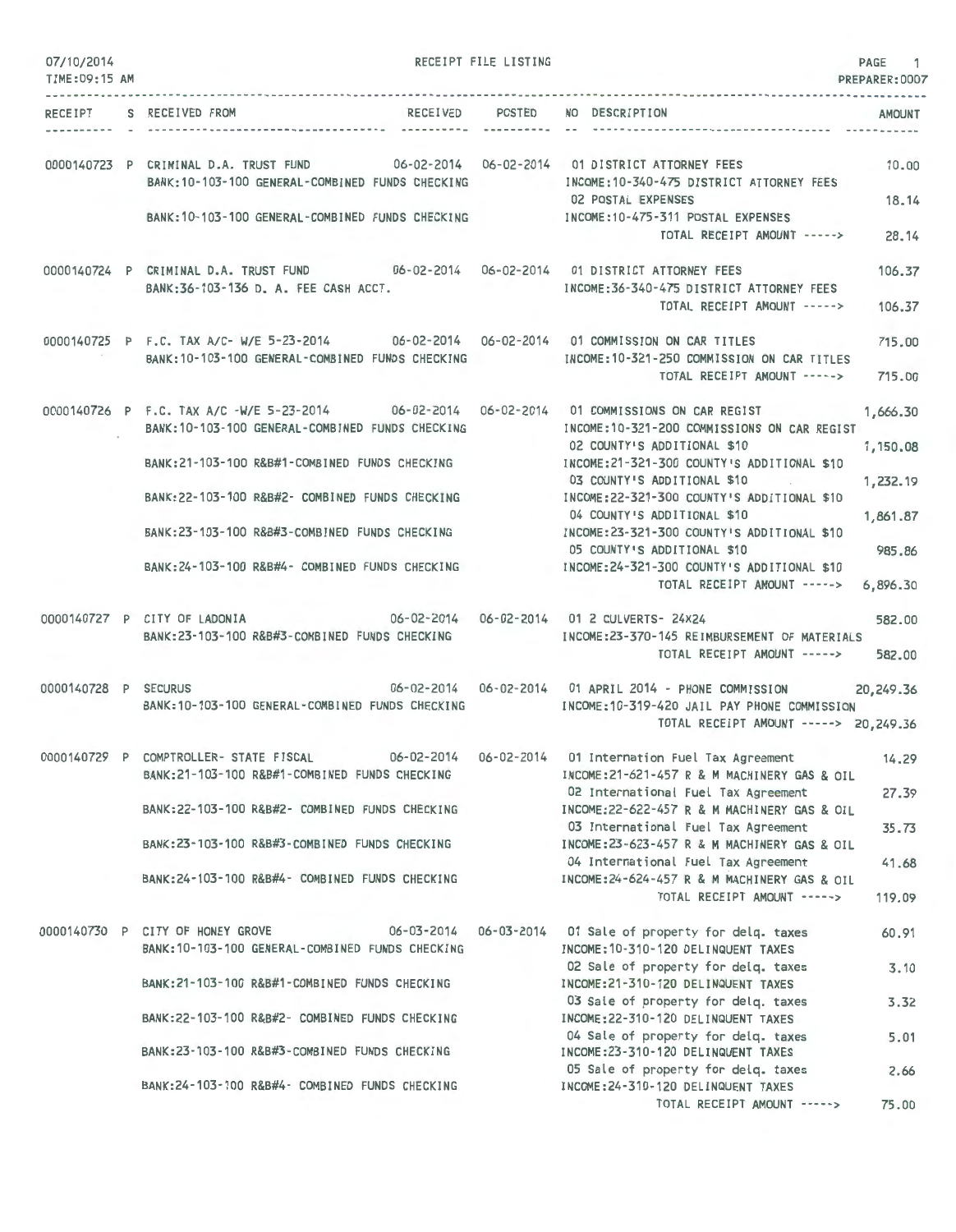| 07/10/2014<br>TIME: 09:15 AM |                                                                                                                                                  | RECEIPT FILE LISTING |                                                                                                   | PAGE<br>2<br>PREPARER: 0007   |
|------------------------------|--------------------------------------------------------------------------------------------------------------------------------------------------|----------------------|---------------------------------------------------------------------------------------------------|-------------------------------|
|                              | RECEIPT S RECEIVED FROM                                                                                                                          |                      | RECEIVED POSTED NO DESCRIPTION                                                                    | <b>AMOUNT</b><br>------------ |
|                              | 0000140731 P F.C. JUVENILE PROBATION 06-03-2014 06-03-2014 01 # 2017 COUNSELING FEES<br>BANK: 89-103-489 CASH-TJJD-N                             |                      | INCOME:89-578-414 NON-RESIDENTIAL                                                                 | 187.50                        |
|                              | BANK: 89-103-489 CASH-TJJD-N                                                                                                                     |                      | 02 # 1988 COUNSELING FEES<br>INCOME:89-578-414 NON-RESIDENTIAL                                    | 150.00                        |
|                              | BANK:89-103-489 CASH-TJJD-N                                                                                                                      |                      | 03 # 2028 COUNSELING FEES<br>INCOME: 89-578-414 NON-RESIDENTIAL<br>TOTAL RECEIPT AMOUNT ----->    | 45,00<br>382.50               |
|                              | 0000140732 P KFYN RADIO-VISION MEDIA GROUP 06-04-2014 06-04-2014 01 JUNE 2014-KFYN RADIO TOWER                                                   |                      |                                                                                                   | 200,00                        |
|                              | BANK:10-103-100 GENERAL-COMBINED FUNDS CHECKING                                                                                                  |                      | INCOME:10-370-100 KFYN-RADIO TOWER RENT<br>TOTAL RECEIPT AMOUNT ----->                            | 200,00                        |
|                              | 0000140733 P SAM RAYBURN ISD 06-04-2014 06-04-2014 01 FUEL FOR HAULING ROCK                                                                      |                      |                                                                                                   |                               |
|                              | BANK:23-103-100 R&B#3-COMBINED FUNDS CHECKING                                                                                                    |                      | INCOME:23-370-145 REIMBURSEMENT OF MATERIALS<br>TOTAL RECEIPT AMOUNT ----->                       | 930.48<br>930.48              |
|                              | 0000140734 P FANNIN COUNTY BAIL BONDS 06-04-2014 06-04-2014 01 CR-14-24903- JONES-SETTLEMENT<br>BANK: 10-103-100 GENERAL-COMBINED FUNDS CHECKING |                      | INCOME: 10-352-201 BOND FORFEITURES                                                               | 250.00                        |
|                              |                                                                                                                                                  |                      | TOTAL RECEIPT AMOUNT ----->                                                                       | 250,00                        |
|                              | 0000140735 P F.C. APPRAISAL DISTRICT 606-04-2014 06-04-2014 01 DELINQUENT TAXES<br>BANK:10-103-100 GENERAL-COMBINED FUNDS CHECKING               |                      | INCOME: 10-310-120 DELINQUENT TAXES                                                               | 22.41                         |
|                              | BANK:21-103-100 R&B#1-COMBINED FUNDS CHECKING                                                                                                    |                      | 02 DELINQUENT TAXES<br>INCOME: 21-310-120 DELINQUENT TAXES                                        | 1.48                          |
|                              | BANK:22-103-100 R&B#2- COMBINED FUNDS CHECKING                                                                                                   |                      | 03 DELINQUENT TAXES<br>INCOME: 22-310-120 DELINQUENT TAXES                                        | 1.58                          |
|                              | BANK:23-103-100 R&B#3-COMBINED FUNDS CHECKING                                                                                                    |                      | 04 DELINQUENT TAXES<br>INCOME: 23-310-120 DELINQUENT TAXES                                        | 2.39                          |
|                              |                                                                                                                                                  |                      | 05 DELINQUENT TAXES                                                                               | 1.27                          |
|                              | BANK:24-103-100 R&B#4- COMBINED FUNDS CHECKING                                                                                                   |                      | INCOME: 24-310-120 DELINQUENT TAXES<br>TOTAL RECEIPT AMOUNT ----->                                | 29.13                         |
|                              | 0000140736 P F.C. APPRAISAL DISTRICT 66-04-2014 06-04-2014 01 CURRENT TAXES<br>BANK: 10-103-100 GENERAL-COMBINED FUNDS CHECKING                  |                      | INCOME: 10-310-110 CURRENT TAXES                                                                  | 42,807.38                     |
|                              | BANK: 10-103-100 GENERAL-COMBINED FUNDS CHECKING                                                                                                 |                      | 02 G.F.A.B.P. TAXES<br>INCOME: 10-310-110 CURRENT TAXES                                           | 225.93                        |
|                              | BANK:21-103-100 R&B#1-COMBINED FUNDS CHECKING                                                                                                    |                      | 03 CURRENT TAXES<br>INCOME: 21-310-110 CURRENT TAXES                                              | 2,178.02                      |
|                              | BANK:22-103-100 R&B#2- COMBINED FUNDS CHECKING                                                                                                   |                      | 04 CURRENT TAXES<br>INCOME: 22-310-110 CURRENT TAXES                                              | 2,333.52                      |
|                              | BANK:23-103-100 R&B#3-COMBINED FUNDS CHECKING                                                                                                    |                      | 05 CURRENT TAXES<br>INCOME: 23-310-110 CURRENT TAXES                                              | 3,526.03                      |
|                              | BANK: 24-103-100 R&B#4- COMBINED FUNDS CHECKING                                                                                                  |                      | 06 CURRENT TAXES<br>INCOME: 24-310-110 CURRENT TAXES                                              | 1,867.01                      |
|                              |                                                                                                                                                  |                      | 07 DELINQUENT TAXES                                                                               | 3,893.56                      |
|                              | BANK: 10-103-100 GENERAL-COMBINED FUNDS CHECKING                                                                                                 |                      | INCOME: 10-310-120 DELINQUENT TAXES<br>08 G.F.A.B.P. . DELQ. TAXES                                | 11.85                         |
|                              | BANK: 10-103-100 GENERAL-COMBINED FUNDS CHECKING                                                                                                 |                      | INCOME: 10-310-120 DELINQUENT TAXES<br>09 DELINQUENT TAXES                                        | 198,10                        |
|                              | BANK:21-103-100 R&B#1-COMBINED FUNDS CHECKING<br>BANK:22-103-100 R&B#2- COMBINED FUNDS CHECKING                                                  |                      | INCOME: 21-310-120 DELINQUENT TAXES<br>10 DELINQUENT TAXES<br>INCOME: 22-310-120 DELINQUENT TAXES | 212.25                        |
|                              |                                                                                                                                                  |                      | 11 DELINQUENT TAXES                                                                               | 320.71                        |
|                              | BANK:23-103-100 R&B#3-COMBINED FUNDS CHECKING                                                                                                    |                      | INCOME: 23-310-120 DELINQUENT TAXES<br>12 DELINQUENT TAXES                                        | 169.82                        |
|                              | BANK:24-103-100 R&B#4- COMBINED FUNDS CHECKING                                                                                                   |                      | INCOME: 24-310-120 DELINQUENT TAXES<br>TOTAL RECEIPT AMOUNT -----> 57,744.18                      |                               |

 $\overline{\phantom{a}}$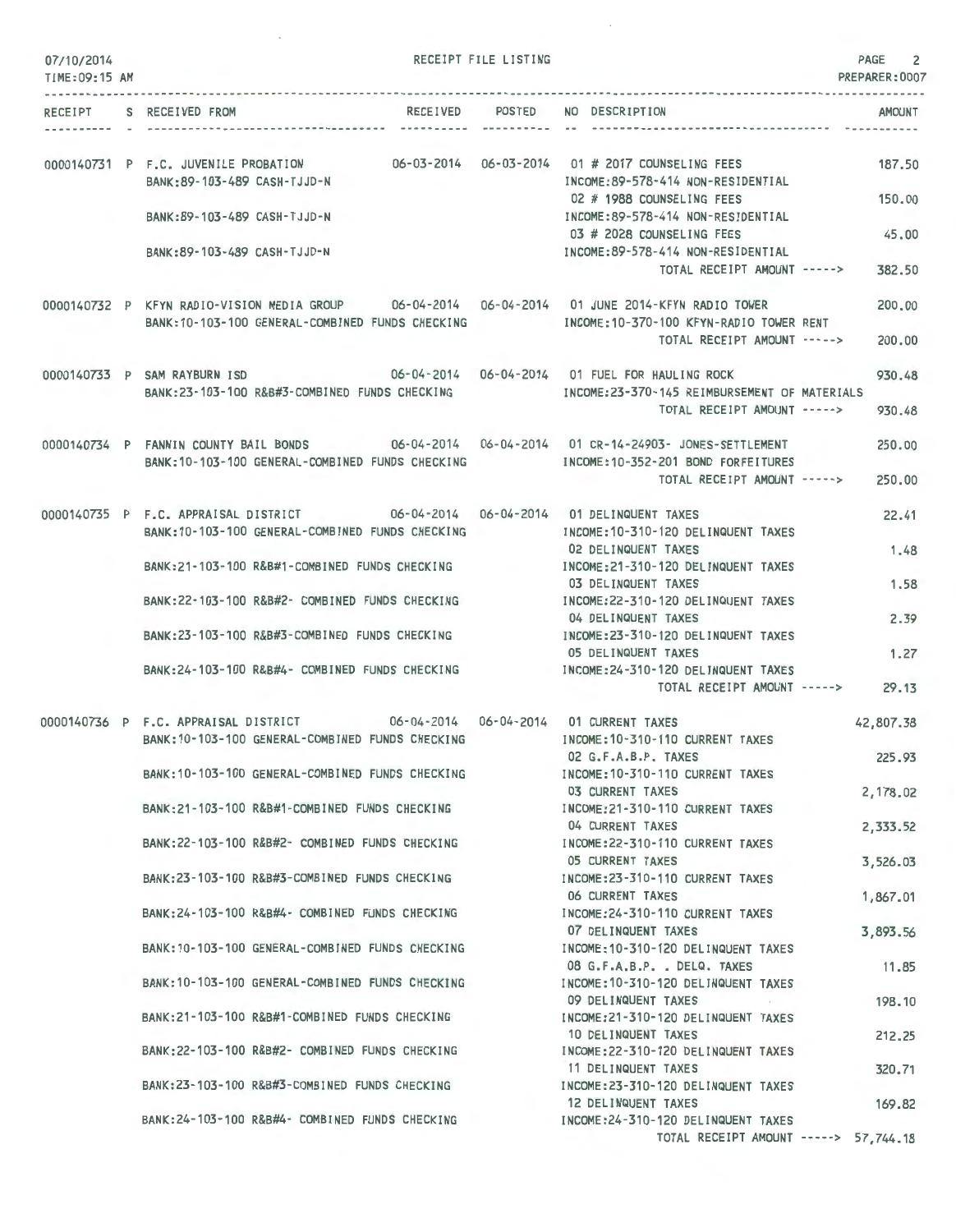| 07/10/2014    |                          |                                                                                                            | RECEIPT FILE LISTING |                                                                                                      | PAGE 3<br>PREPARER:0007 |
|---------------|--------------------------|------------------------------------------------------------------------------------------------------------|----------------------|------------------------------------------------------------------------------------------------------|-------------------------|
| TIME:09:15 AM |                          |                                                                                                            |                      |                                                                                                      |                         |
|               | RECEIPT S RECEIVED FROM  | RECEIVED POSTED                                                                                            |                      | NO DESCRIPTION                                                                                       | <b>AMOUNT</b>           |
|               | 0000140737 P LEGEND BANK | BANK: 10-103-100 GENERAL-COMBINED FUNDS CHECKING                                                           |                      | INCOME:10-360-100 INTEREST EARNINGS                                                                  | 395.42                  |
|               |                          | BANK:11-103-100 C.H. SECURITY-COMBINED FUNDS CKING MODE:11-360-100 INTEREST EARNINGS                       |                      | 02 INTEREST EARNINGS                                                                                 | 5.94                    |
|               |                          | BANK:12-103-100 CO.CLK.VITAL STAT.-COMB.FUNDS CKING                                                        |                      | 03 INTEREST EARNINGS<br>INCOME:12-360-100 INTEREST EARNINGS<br>04 INTEREST EARNINGS                  | 0.69<br>3.44            |
|               |                          | BANK: 18-103-100 CO.CLK.REC.MNGMT.-COMB.FUNDS CKING                                                        |                      | INCOME: 18-360-100 INTEREST EARNINGS<br>05 INTEREST EARNINGS                                         | 0.49                    |
|               |                          | BANK: 19-103-100 DIST.CLK.REC.MNGMT-COMB.FUNDS CKING                                                       |                      | INCOME: 19-360-100 INTEREST EARNINGS<br>06 INTEREST EARNINGS                                         | 3.98                    |
|               |                          | BANK:20-103-100 CO.OFF.REC.MNGMT-COMB. FUNDS CKING                                                         |                      | INCOME: 20-360-100 INTEREST EARNINGS<br>07 INTEREST EARNINGS                                         | 14.33                   |
|               |                          | BANK:21-103-100 R&B#1-COMBINED FUNDS CHECKING                                                              |                      | INCOME:21-360-100 INTEREST EARNINGS<br>08 INTEREST EARNINGS                                          | 16.54                   |
|               |                          | BANK:22-103-100 R&B#2- COMBINED FUNDS CHECKING                                                             |                      | INCOME: 22-360-100 INTEREST EARNINGS<br>09 INTEREST EARNINGS                                         | 28.18                   |
|               |                          | BANK:23-103-100 R&B#3-COMBINED FUNDS CHECKING                                                              |                      | INCOME:23-360-100 INTEREST EARNINGS<br>10 INTEREST EARNING                                           | 7.36                    |
|               |                          | BANK:24-103-100 R&B#4- COMBINED FUNDS CHECKING                                                             |                      | INCOME: 24-360-100 INTEREST EARNING<br>11 INTEREST EARNINGS                                          | 2.75                    |
|               |                          | BANK:26-103-100 J.P.#1 JUST.CT.TECH-COMB.FUND CKING                                                        |                      | INCOME: 26-360-100 INTEREST EARNINGS<br>12 INTEREST EARNINGS                                         | 0.74                    |
|               |                          | BANK:27-103-100 J.P.#2 JUST.CT.TECH-COMB.FUND CKING<br>BANK:28-103-100 J.P.#3 JUST.CT.TECH-COMB.FUND CKING |                      | INCOME: 27-360-100 INTEREST EARNINGS<br>13 INTEREST EARNINGS<br>INCOME: 28-360-100 INTEREST EARNINGS | 0.29                    |
|               |                          | BANK: 34-103-100 DISTRICT CT.REC.ARCHIVE COMB. FUND C                                                      |                      | 14 INTEREST INCOME<br>INCOME: 34-360-100 INTEREST INCOME                                             | 0.69                    |
|               |                          | BANK:35-103-100 LAW LIBRARY-COMBINED FUND CHECKING                                                         |                      | 15 INTEREST EARNINGS<br>INCOME: 35-360-100 INTEREST EARNINGS                                         | 5.35                    |
|               |                          | BANK:38-103-100 IHC CO-OP GIN-COMBINED FUND CKING                                                          |                      | 16 INTEREST EARNINGS<br>INCOME: 38-360-100 INTEREST EARNINGS                                         | 0.05                    |
|               |                          | BANK:39-103-100 IHC B.R. COOPER-COMB.FUND CHECKING                                                         |                      | 17 INTEREST EARNINGS<br>INCOME: 39-360-100 INTEREST EARNINGS                                         | 0.59                    |
|               |                          | BANK:52-103-100 COURT RECORDS PRESERVATION-COMB.FUN                                                        |                      | 18 INTEREST EARNINGS<br>INCOME:52-360-100 INTEREST EARNINGS                                          | 1.33                    |
|               |                          | BANK:59-103-100 DRUG COURT-COMBINED FUNDS                                                                  |                      | <b>19 INTEREST EARNINGS</b><br>INCOME: 59-360-100 INTEREST EARNINGS                                  | 1.13                    |
|               |                          | BANK:70-103-100 RIGHT OF WAY-COMBINED FUND CHECKING                                                        |                      | 20 INTEREST EARNINGS<br>INCOME: 70-360-100 INTEREST EARNINGS                                         | 1.42                    |
|               |                          | BANK:92-103-100 STATZER-COMBINED FUNDS CHECKING                                                            |                      | 21 INTEREST EARNINGS<br>INCOME: 92-360-100 INTEREST EARNINGS<br>22 INTEREST EARNINGS                 | 0.20<br>0.07            |
|               |                          | BANK: 36-103-136 D. A. FEE CASH ACCT.                                                                      |                      | INCOME: 36-360-100 INTEREST EARNINGS<br>23 INTEREST EARNINGS-SEIZURE FUND                            | 0.08                    |
|               |                          | BANK: 36-103-236 D.A. FEE SEIZURE FUND                                                                     |                      | INCOME: 36-360-236 INTEREST EARNINGS-SEIZURE FUND<br>24 INTEREST EARNINGS                            | 0.25                    |
|               |                          | BANK: 37-103-137 CASH-CONTRABAND SEIZURE                                                                   |                      | INCOME: 37-360-100 INTEREST EARNINGS<br>25 INTEREST EARNINGS                                         | 0.01                    |
|               |                          | BANK:55-103-155 F.C. LAW ENFORCEMENT EDUCATION                                                             |                      | INCOME: 55-360-100 INTEREST EARNINGS<br>26 INTEREST EARNINGS                                         | 0.19                    |
|               |                          | BANK: 56-103-156 CASH-F C SHERIFF FORFEITURE                                                               |                      | INCOME: 56-360-100 INTEREST EARNINGS<br>27 INTEREST INCOME                                           | 0.58                    |
|               |                          | BANK: 89-103-992 CASH-INTEREST INCOME                                                                      |                      | INCOME:89-360-189 INTEREST INCOME<br>28 INTEREST EARNINGS                                            | 1.36                    |
|               | BANK: 10-100-100 PAYROLL |                                                                                                            |                      | INCOME: 10-360-100 INTEREST EARNINGS                                                                 |                         |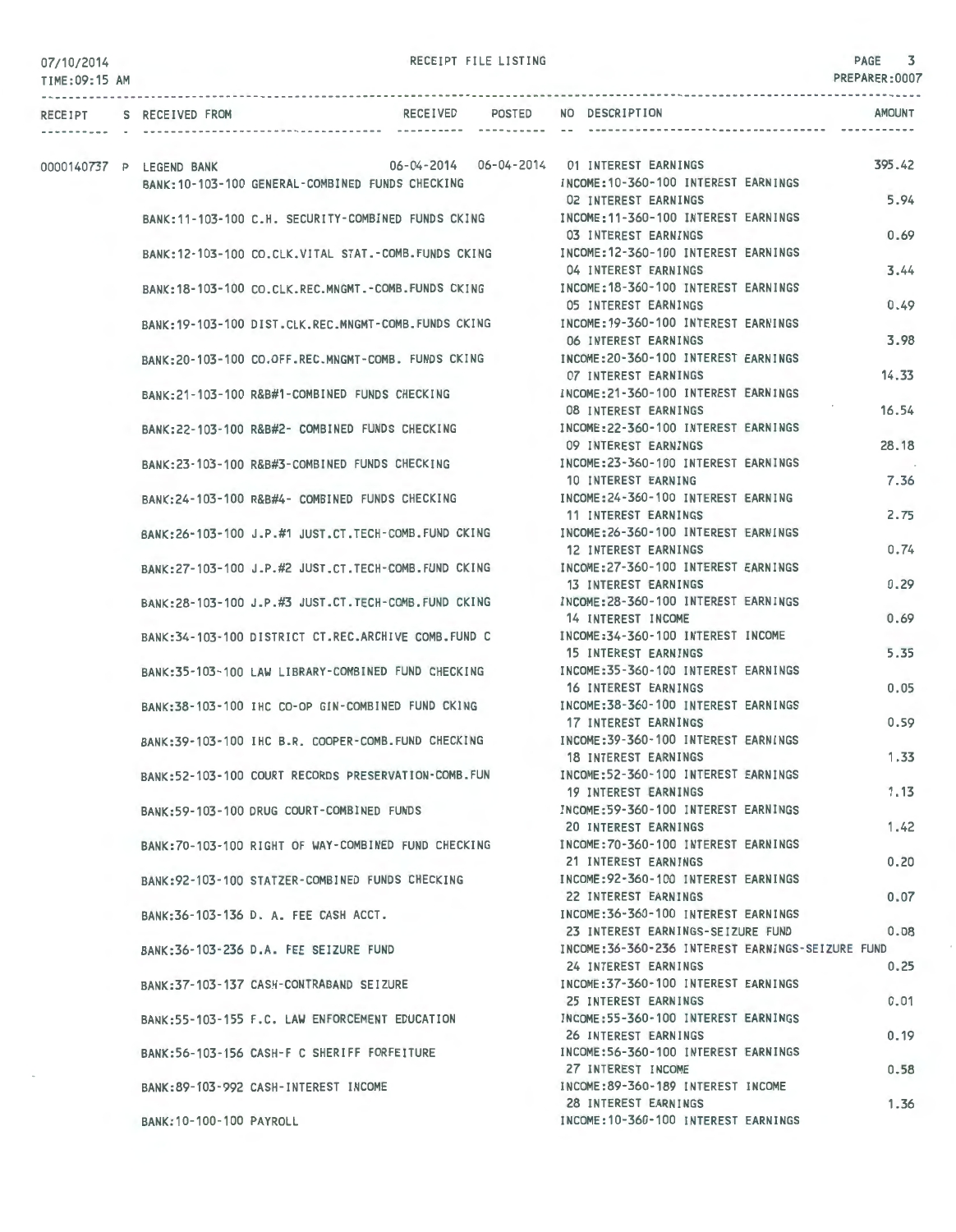RECEIPT FILE LISTING  $\begin{bmatrix} 4 & 0 \\ 0 & 4 \end{bmatrix}$ 

|                      | RECEIPT S RECEIVED FROM                                                                                                             | ----------- ---------- -- | RECEIVED POSTED NO DESCRIPTION                                                                                                 | AMOUNT<br>--------- |
|----------------------|-------------------------------------------------------------------------------------------------------------------------------------|---------------------------|--------------------------------------------------------------------------------------------------------------------------------|---------------------|
| 0000140737 Continued |                                                                                                                                     |                           | 29 INTEREST EARNINGS                                                                                                           | 0.01                |
|                      | BANK: 21-100-100 PAYROLL                                                                                                            |                           | INCOME: 21-360-100 INTEREST EARNINGS<br><b>30 INTEREST EARNINGS</b>                                                            | 0.01                |
|                      | BANK: 22-100-100 PAYROLL                                                                                                            |                           | INCOME: 22-360-100 INTEREST EARNINGS                                                                                           |                     |
|                      |                                                                                                                                     |                           | 31 INTEREST EARNINGS<br>INCOME: 23-360-100 INTEREST EARNINGS                                                                   | 0.01                |
|                      | BANK: 23-100-100 PAYROLL                                                                                                            |                           | 32 INTEREST EARNING                                                                                                            | 0.01                |
|                      | BANK: 24-100-100 PAYROLL                                                                                                            |                           | INCOME: 24-360-100 INTEREST EARNING                                                                                            |                     |
|                      |                                                                                                                                     |                           | TOTAL RECEIPT AMOUNT -----> 493.49                                                                                             |                     |
|                      | 0000140738 P F.C. ENVIRONMENTAL DEVELOPMENT 06-04-2014 06-04-2014 01 MAY 2014- REPORT                                               |                           |                                                                                                                                | 5,135.02            |
|                      | BANK:10-103-100 GENERAL-COMBINED FUNDS CHECKING                                                                                     |                           | INCOME:10-320-300 SEWAGE PERMITS/INSPECTIONS<br>TOTAL RECEIPT AMOUNT -----> 5,135.02                                           |                     |
|                      |                                                                                                                                     |                           |                                                                                                                                |                     |
|                      | 0000140739 P NEW PHOENIX METALS, LTD 06-06-2014 06-06-2014 01 SALE OF SCRAP METAL<br>BANK:22-103-100 R&B#2- COMBINED FUNDS CHECKING |                           | INCOME:22-370-130 REFUNDS & MISCELLANEOUS                                                                                      | 1,398.00            |
|                      |                                                                                                                                     |                           | TOTAL RECEIPT AMOUNT ----->                                                                                                    | 1,398.00            |
|                      | 0000140740 P F.C. BOND SUPERVISOR 06-06-2014 06-06-2014 01 6-2-2014 THRU 6-6-2014                                                   |                           |                                                                                                                                | 1,265.00            |
|                      | BANK: 10-103-100 GENERAL-COMBINED FUNDS CHECKING                                                                                    |                           | INCOME:10-340-573 BOND SUPERVISION FEES<br>TOTAL RECEIPT AMOUNT ----->                                                         | 1,265,00            |
|                      |                                                                                                                                     |                           |                                                                                                                                |                     |
|                      | 0000140741 P FANNIN COUNTY CSCD 06-09-2014 06-09-2014 01 BLOOD DRAWS<br>BANK: 36-103-136 D. A. FEE CASH ACCT.                       |                           | INCOME: 36-370-130 REFUNDS & MISCELLANEOUS                                                                                     | 104.05              |
|                      |                                                                                                                                     |                           | TOTAL RECEIPT AMOUNT -----> 104.05                                                                                             |                     |
|                      | 0000140742 P COUNTY CLERK 0 06-09-2014 06-09-2014 01 WILBURN # 47167 -BLOOD DRAWS                                                   |                           |                                                                                                                                | 4.00                |
|                      | BANK: 36-103-136 D. A. FEE CASH ACCT.                                                                                               |                           | INCOME: 36-370-130 REFUNDS & MISCELLANEOUS                                                                                     |                     |
|                      | BANK: 36-103-136 D. A. FEE CASH ACCT.                                                                                               |                           | 02 COLE # 47483 - BLOOD DRAWS<br>INCOME: 36-370-130 REFUNDS & MISCELLANEOUS                                                    | 40.00               |
|                      |                                                                                                                                     |                           | 03 HOSKINS # 47567 - BLOOD DRAWS                                                                                               | 2,00                |
|                      | BANK: 36-103-136 D. A. FEE CASH ACCT.                                                                                               |                           | INCOME: 36-370-130 REFUNDS & MISCELLANEOUS<br>04 WILBURN # 47167 - BLOOD DRAWS                                                 | 4,00                |
|                      | BANK: 36-103-136 D. A. FEE CASH ACCT.                                                                                               |                           | INCOME: 36-370-130 REFUNDS & MISCELLANEOUS                                                                                     |                     |
|                      |                                                                                                                                     |                           | TOTAL RECEIPT AMOUNT ----->                                                                                                    | 50.00               |
|                      | 0000140743 P FANNIN COUNTY CSCD 06-09-2014 06-09-2014 01 RESTITUTION # 19729-ARNOLD                                                 |                           |                                                                                                                                | 32.45               |
|                      |                                                                                                                                     |                           | BANK:10-103-100 GENERAL-COMBINED FUNDS CHECKING NORTH INCOME:10-370-130 REFUNDS & MISCELLANEOUS<br>TOTAL RECEIPT AMOUNT -----> | 32.45               |
|                      |                                                                                                                                     |                           |                                                                                                                                |                     |
| 0000140744 P TEXPOOL |                                                                                                                                     |                           | 06-09-2014   06-09-2014   01 INTEREST EARNINGS<br>INCOME: 10-360-100 INTEREST EARNINGS                                         | 10.71               |
|                      | BANK: 10-103-175 TEXPOOL                                                                                                            |                           | 02 INTEREST EARNINGS                                                                                                           | 0.31                |
|                      | BANK: 21-103-175 TEXPOOL                                                                                                            |                           | INCOME:21-360-100 INTEREST EARNINGS                                                                                            |                     |
|                      | BANK: 22-103-175 TEXPOOL                                                                                                            |                           | 03 INTEREST EARNINGS<br>INCOME: 22-360-100 INTEREST EARNINGS                                                                   | 4.20                |
|                      |                                                                                                                                     |                           | 04 INTEREST EARNINGS                                                                                                           | 4.76                |
|                      | BANK: 23-103-175 TEXPOOL                                                                                                            |                           | INCOME: 23-360-100 INTEREST EARNINGS<br><b>05 INTEREST EARNING</b>                                                             | 4.76                |
|                      | BANK: 24-103-175 TEXPOOL                                                                                                            |                           | INCOME:24-360-100 INTEREST EARNING                                                                                             |                     |
|                      | BANK: 38-103-175 IHC CO-OP GIN TEXPOOL                                                                                              |                           | 06 INTEREST EARNINGS<br>INCOME: 38-360-100 INTEREST EARNINGS                                                                   | 0.31                |
|                      |                                                                                                                                     |                           | 07 INTEREST EARNINGS                                                                                                           | 2.73                |
|                      | BANK: 70-103-175 TEXPOOL                                                                                                            |                           | INCOME: 70-360-100 INTEREST EARNINGS<br>08 INTEREST EARNINGS                                                                   | 0.86                |
|                      | BANK: 92-103-175 TEXPOOL                                                                                                            |                           | INCOME: 92-360-100 INTEREST EARNINGS                                                                                           |                     |
|                      |                                                                                                                                     |                           | TOTAL RECEIPT AMOUNT ----->                                                                                                    | 28.64               |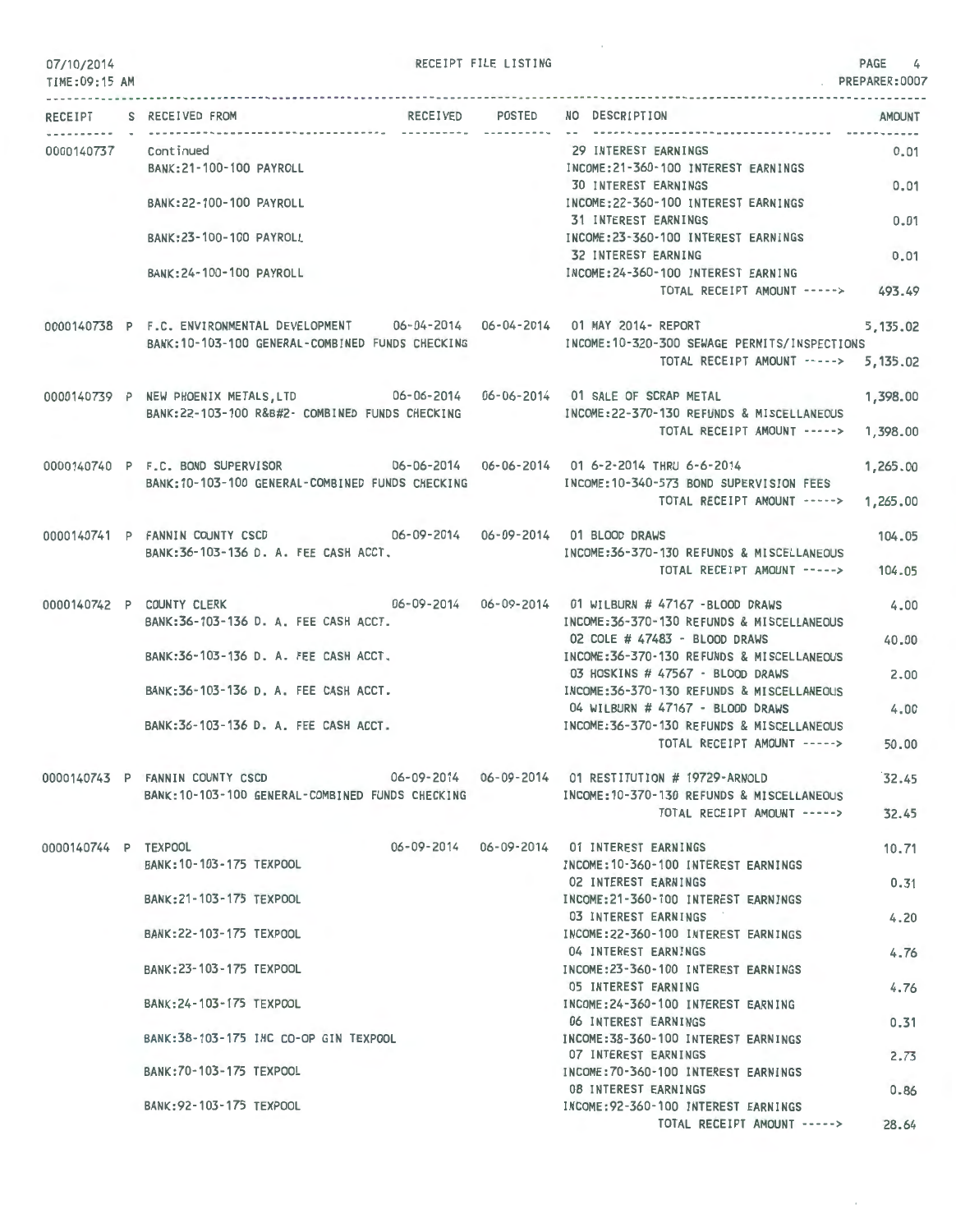$\sim$ 

RECEIPT FILE LISTING PAGE

| 0111016014<br>TIME: 09:15 AM |                         |                                                                                                 |                |                                                                                                                                         | PREPARER: 0007  |
|------------------------------|-------------------------|-------------------------------------------------------------------------------------------------|----------------|-----------------------------------------------------------------------------------------------------------------------------------------|-----------------|
|                              | RECEIPT S RECEIVED FROM |                                                                                                 | ----------- -- | RECEIVED POSTED NO DESCRIPTION                                                                                                          | <b>AMOUNT</b>   |
|                              |                         | BANK: 10-103-100 GENERAL-COMBINED FUNDS CHECKING                                                |                | 0000140745 P J.P.# 3 - APRIL 2014 REPORT 06-09-2014 06-09-2014 01 COURT COSTS/ARREST FEES<br>INCOME: 10-318-130 COURT COSTS/ARREST FEES | 413.00          |
|                              |                         | BANK:10-103-100 GENERAL-COMBINED FUNDS CHECKING                                                 |                | 02 J. P. #3 FINES<br>INCOME:10-350-457 J. P. #3 FINES                                                                                   | 53.70           |
|                              |                         | BANK: 10-103-100 GENERAL-COMBINED FUNDS CHECKING                                                |                | 03 ADM.OF COURT JUSTICE 10% SB 1417<br>INCOME: 10-370-163 ADM. OF COURT JUSTICE 10% SB 1417                                             | 5.00            |
|                              |                         | BANK:10-103-100 GENERAL-COMBINED FUNDS CHECKING                                                 |                | 04 TIME PAYMENT FEE 40% SB 1417<br>INCOME: 10-370-164 TIME PAYMENT FEE 40% SB 1417                                                      | 20,00           |
|                              |                         | BANK:10-103-100 GENERAL-COMBINED FUNDS CHECKING                                                 |                | 05 JUDICIAL SUPP.FEE(60 CENTS)<br>INCOME:10-370-166 JUDICIAL SUPP.FEE(60 CENTS)<br>06 JUROR REIMB.FEE                                   | 3.60<br>24.00   |
|                              |                         | BANK: 10-103-100 GENERAL-COMBINED FUNDS CHECKING                                                |                | INCOME: 10-370-167 JUROR REIMB.FEE<br>07 J. P. #3 FEES                                                                                  | 202.90          |
|                              |                         | BANK: 10-103-100 GENERAL-COMBINED FUNDS CHECKING                                                |                | INCOME:10-340-457 J. P. #3 FEES<br>08 JUSTICE OF PEACE FEES                                                                             | 18.00           |
|                              |                         | BANK: 11-103-100 C.H. SECURITY-COMBINED FUNDS CKING                                             |                | INCOME:11-340-651 JUSTICE OF PEACE FEES<br>09 JUSTICE CT.BLDG.SEC.FEE                                                                   | 5.00            |
|                              |                         | BANK:14-103-100 JUST.CT.BLDG.SEC.-COMB.FUNDS CKING                                              |                | INCOME: 14-370-168 JUSTICE CT.BLDG.SEC.FEE<br>10 J.P.#3 TECHNOLOGY FEES                                                                 | 20,00           |
|                              |                         | BANK:28-103-100 J.P.#3 JUST.CT.TECH-COMB.FUND CKING                                             |                | INCOME:28-370-456 J.P.#3 TECHNOLOGY FEES<br>11 J. P. #3 FINES                                                                           | 28.54           |
|                              |                         | BANK: 21-103-100 R&B#1-COMBINED FUNDS CHECKING                                                  |                | INCOME: 21-350-457 J. P. #3 FINES<br>12 J. P. #3 FINES                                                                                  | 30.58           |
|                              |                         | BANK:22-103-100 R&B#2- COMBINED FUNDS CHECKING                                                  |                | INCOME: 22-350-457 J. P. #3 FINES<br>13 J. P. #3 FINES                                                                                  | 46.21           |
|                              |                         | BANK:23-103-100 R&B#3-COMBINED FUNDS CHECKING<br>BANK:24-103-100 R&B#4- COMBINED FUNDS CHECKING |                | INCOME: 23-350-457 J. P. #3 FINES<br>14 J. P. #3 FINES<br>INCOME: 24-350-457 J. P. #3 FINES                                             | 24.47           |
|                              |                         |                                                                                                 |                | TOTAL RECEIPT AMOUNT ----->                                                                                                             | 895.00          |
|                              |                         | BANK: 10-103-100 GENERAL-COMBINED FUNDS CHECKING                                                |                | 0000140746 P J.P. # 3 - MAY 2014 REPORT 06-09-2014 06-09-2014 01 COURT COSTS/ARREST FEES<br>INCOME:10-318-130 COURT COSTS/ARREST FEES   | 830.10          |
|                              |                         | BANK:10-103-100 GENERAL-COMBINED FUNDS CHECKING                                                 |                | <b>02 SHERIFF FEES</b><br>INCOME: 10-340-560 SHERIFF FEES                                                                               | 35.00           |
|                              |                         | BANK: 10-103-100 GENERAL-COMBINED FUNDS CHECKING                                                |                | 03 J. P. #3 FINES<br>INCOME: 10-350-457 J. P. #3 FINES                                                                                  | 792.60          |
|                              |                         | BANK:10-103-100 GENERAL-COMBINED FUNDS CHECKING                                                 |                | 04 JUDICIAL SUPP.FEE(60 CENTS)<br>INCOME:10-370-166 JUDICIAL SUPP.FEE(60 CENTS)                                                         | 6.60            |
|                              |                         | BANK: 10-103-100 GENERAL-COMBINED FUNDS CHECKING                                                |                | 05 JUROR REIMB.FEE<br>INCOME: 10-370-167 JUROR REIMB.FEE<br>06 J. P. #3 FEES                                                            | 44.00<br>220.00 |
|                              |                         | BANK: 10-103-100 GENERAL-COMBINED FUNDS CHECKING                                                |                | INCOME: 10-340-457 J. P. #3 FEES<br>07 CONSTABLE FEES                                                                                   | 140.00          |
|                              |                         | BANK: 10-103-100 GENERAL-COMBINED FUNDS CHECKING                                                |                | INCOME: 10-340-550 CONSTABLE FEES<br>08 JUSTICE OF PEACE FEES                                                                           | 33.00           |
|                              |                         | BANK:11-103-100 C.H. SECURITY-COMBINED FUNDS CKING                                              |                | INCOME:11-340-651 JUSTICE OF PEACE FEES<br>09 JUSTICE CT.BLDG.SEC.FEE                                                                   | 11.00           |
|                              |                         | BANK: 14-103-100 JUST.CT.BLDG.SEC.-COMB.FUNDS CKING                                             |                | INCOME: 14-370-168 JUSTICE CT.BLDG.SEC.FEE<br>10 J.P.#3 TECHNOLOGY FEES                                                                 | 44.00           |
|                              |                         | BANK:28-103-100 J.P.#3 JUST.CT.TECH-COMB.FUND CKING                                             |                | INCOME:28-370-456 J.P.#3 TECHNOLOGY FEES<br>11 J. P. #3 FINES                                                                           | 28.30           |
|                              |                         | BANK:21-103-100 R&B#1-COMBINED FUNDS CHECKING                                                   |                | INCOME: 21-350-457 J. P. #3 FINES<br>12 J. P. #3 FINES                                                                                  | 30.32           |
|                              |                         | BANK:22-103-100 R&B#2- COMBINED FUNDS CHECKING<br>BANK:23-103-100 R&B#3-COMBINED FUNDS CHECKING |                | INCOME:22-350-457 J. P. #3 FINES<br>13 J. P. #3 FINES<br>INCOME: 23-350-457 J. P. #3 FINES                                              | 45.82           |
|                              |                         |                                                                                                 |                |                                                                                                                                         |                 |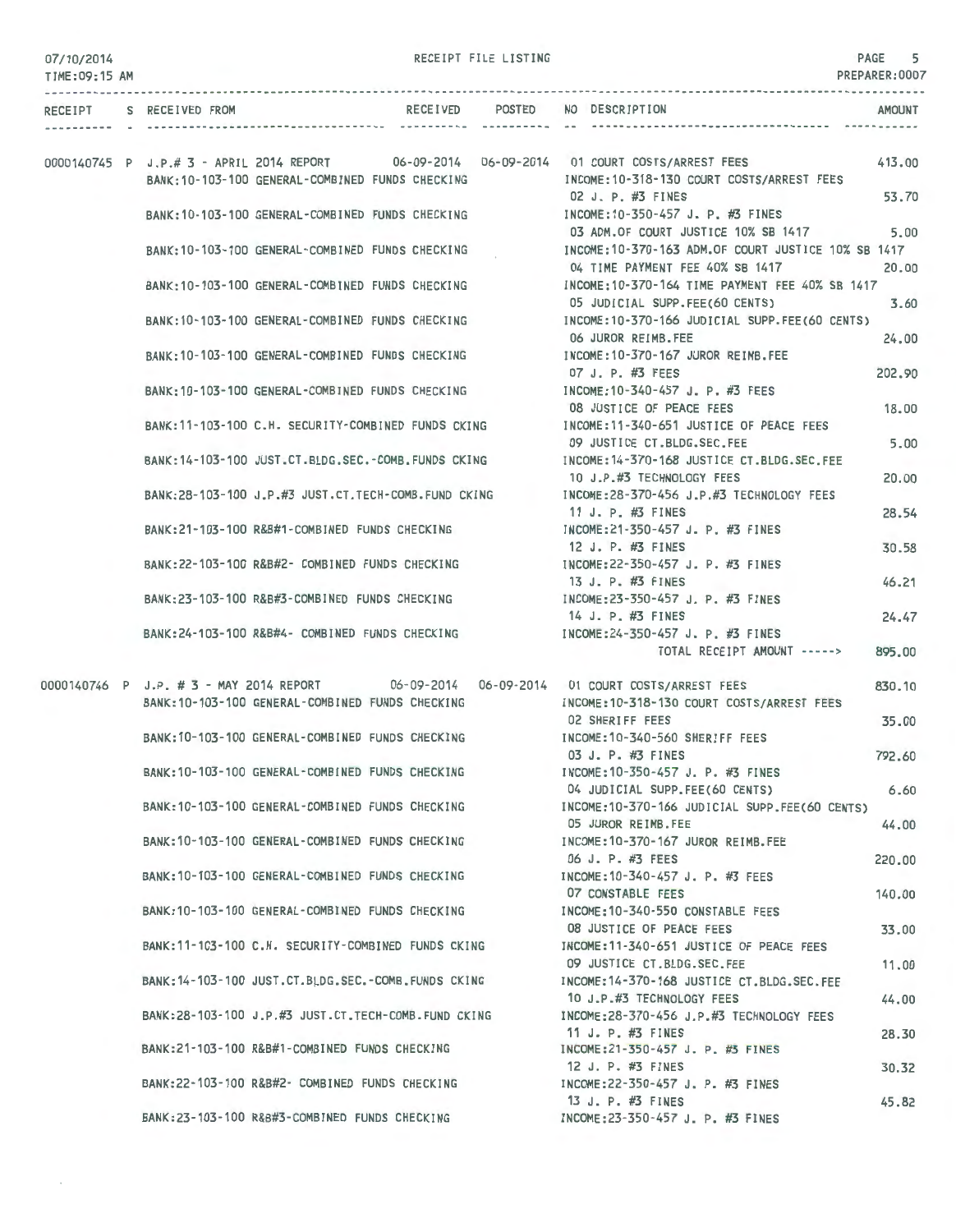| 07/10/2014<br>TIME: 09:15 AM |                                                                                                                                                                                                                                                     | RECEIPT FILE LISTING |                                                                                                                                                                                                                                                                                                                                                                       | PAGE<br>6<br>PREPARER: 0007            |
|------------------------------|-----------------------------------------------------------------------------------------------------------------------------------------------------------------------------------------------------------------------------------------------------|----------------------|-----------------------------------------------------------------------------------------------------------------------------------------------------------------------------------------------------------------------------------------------------------------------------------------------------------------------------------------------------------------------|----------------------------------------|
| RECEIPT                      | S RECEIVED FROM<br>RECEIVED                                                                                                                                                                                                                         | POSTED<br>---------- | NO DESCRIPTION                                                                                                                                                                                                                                                                                                                                                        | <b>AMOUNT</b>                          |
|                              | 0000140746 Continued<br>BANK:24-103-100 R&B#4- COMBINED FUNDS CHECKING MODE:24-350-457 J. P. #3 FINES                                                                                                                                               |                      | 14 J. P. #3 FINES<br>TOTAL RECEIPT AMOUNT -----> 2,285.00                                                                                                                                                                                                                                                                                                             | 24.26                                  |
|                              | 0000140747 P F.C. JUVENILE PROBATION 06-10-2014 06-10-2014 01 # 2028 PROBATION FEES<br>BANK:87-103-187 CASH-JUVENILE PROBATION<br>BANK:87-103-187 CASH-JUVENILE PROBATION                                                                           |                      | INCOME:87-340-575 JUVENILE PROBATION FEES<br>02 # 2081 Deferred Prosecution fees<br>INCOME:87-340-575 JUVENILE PROBATION FEES<br>TOTAL RECEIPT AMOUNT ----->                                                                                                                                                                                                          | 10.00<br>45.00<br>55,00                |
|                              | 0000140748 P DEWAYNE STRICKLAND<br>BANK: 95-100-100 PAYROLL CASH                                                                                                                                                                                    |                      | 06-10-2014    06-10-2014    01 COBRA INS, JUNE 2014<br>INCOME: 95-370-130 REFUNDS & MISCELLANEOUS<br>TOTAL RECEIPT AMOUNT ----->                                                                                                                                                                                                                                      | 631,02<br>631.02                       |
|                              | 0000140749 P CLARK & RILEY BY COLE TITLE 06-10-2014 06-10-2014 01 ROCK ON CR 5045<br>BANK:22-103-100 R&B#2- COMBINED FUNDS CHECKING                                                                                                                 |                      | INCOME:22-370-145 REIMBURSEMENT OF MATERIALS<br>TOTAL RECEIPT AMOUNT -----> 3,477.00                                                                                                                                                                                                                                                                                  | 3,477.00                               |
|                              | 0000140750 P COLLIN COUNTY J.P. #1 06-10-2014 06-10-2014 01 CIVIL PROCESS - CLEMONS<br>BANK: 10-103-100 GENERAL-COMBINED FUNDS CHECKING                                                                                                             |                      | INCOME:10-340-550 CONSTABLE FEES<br>TOTAL RECEIPT AMOUNT ----->                                                                                                                                                                                                                                                                                                       | 70,00<br>70.00                         |
|                              | 0000140751 P Perdue, Brandow, Fielder, Collins & Mot 06-10-2014 06-10-2014 01 CIVIL PROCESS - CLEMONS<br>BANK: 10-103-100 GENERAL-COMBINED FUNDS CHECKING                                                                                           |                      | INCOME:10-340-550 CONSTABLE FEES<br>TOTAL RECEIPT AMOUNT ----->                                                                                                                                                                                                                                                                                                       | 70,00<br>70,00                         |
|                              | 0000140752 P USDA-FOREST SERVICE 06-10-2014<br>BANK: 21-103-100 R&B#1-COMBINED FUNDS CHECKING<br>BANK:22-103-100 R&B#2- COMBINED FUNDS CHECKING<br>BANK:23-103-100 R&B#3-COMBINED FUNDS CHECKING<br>BANK: 24-103-100 R&B#4- COMBINED FUNDS CHECKING |                      | 06-10-2014   01 PAY N LIEU TAX/GRASSLAND<br>INCOME:21-318-120 PAY N LIEU TAX/GRASSLAND<br>02 PAY N LIEU TAX/GRASSLAND<br>INCOME:22-318-120 PAY N LIEU TAX/GRASSLAND<br>03 PAY N LIEU TAX/GRASSLAND<br>INCOME:23-318-120 PAY N LIEU TAX/GRASSLAND<br>04 PAY N LIEU TAX/GRASSLAND<br>INCOME:24-318-120 PAY N LIEU TAX/GRASSLAND<br>TOTAL RECEIPT AMOUNT -----> 3,002.95 | 660.35<br>707.50<br>1,069.05<br>566.05 |
|                              | 0000140753 P CARPENTER'S BAIL BONDS 06-11-2014 06-11-2014 01 CARTER-TRANSPORTATION<br>BANK: 10-103-100 GENERAL-COMBINED FUNDS CHECKING<br>BANK:10-103-100 GENERAL-COMBINED FUNDS CHECKING THE THOME:10-370-130 REFUNDS & MISCELLANEOUS              |                      | INCOME:10-370-130 REFUNDS & MISCELLANEOUS<br>02 PRESTON - TRANSPORTATION<br>TOTAL RECEIPT AMOUNT -----> 135.63                                                                                                                                                                                                                                                        | 59.51<br>76.12                         |
|                              | 0000140754 P FANNIN COUNTY BAIL BONDS 06-11-2014 06-11-2014 01 SURETY BAIL BOND FEE<br>BANK: 13-103-113 SURETY BAIL BOND FEE                                                                                                                        |                      | INCOME: 13-345-113 SURETY BAIL BOND FEE<br>TOTAL RECEIPT AMOUNT ----->                                                                                                                                                                                                                                                                                                | 225,00<br>225,00                       |
|                              | 0000140755 P DOC'S BAIL BONDS 06-11-2014 06-11-2014 01 SURETY BAIL BOND FEE<br>BANK: 13-103-113 SURETY BAIL BOND FEE                                                                                                                                |                      | INCOME:13-345-113 SURETY BAIL BOND FEE<br>TOTAL RECEIPT AMOUNT ----->                                                                                                                                                                                                                                                                                                 | 285,00<br>285.00                       |
|                              | 0000140756 P CARPENTER'S BAIL BONDS 06-11-2014 06-11-2014 01 SURETY BAIL BOND FEE<br>BANK: 13-103-113 SURETY BAIL BOND FEE                                                                                                                          |                      | INCOME: 13-345-113 SURETY BAIL BOND FEE<br>TOTAL RECEIPT AMOUNT -----> 165.00                                                                                                                                                                                                                                                                                         | 165.00                                 |
|                              | 0000140757 P F.C. APPRAISAL DISTRICT 06-12-2014 06-12-2014 01 DELINQUENT TAXES<br>BANK:10-103-100 GENERAL-COMBINED FUNDS CHECKING [INCOME:10-310-120 DELINQUENT TAXES                                                                               |                      |                                                                                                                                                                                                                                                                                                                                                                       | 53.06                                  |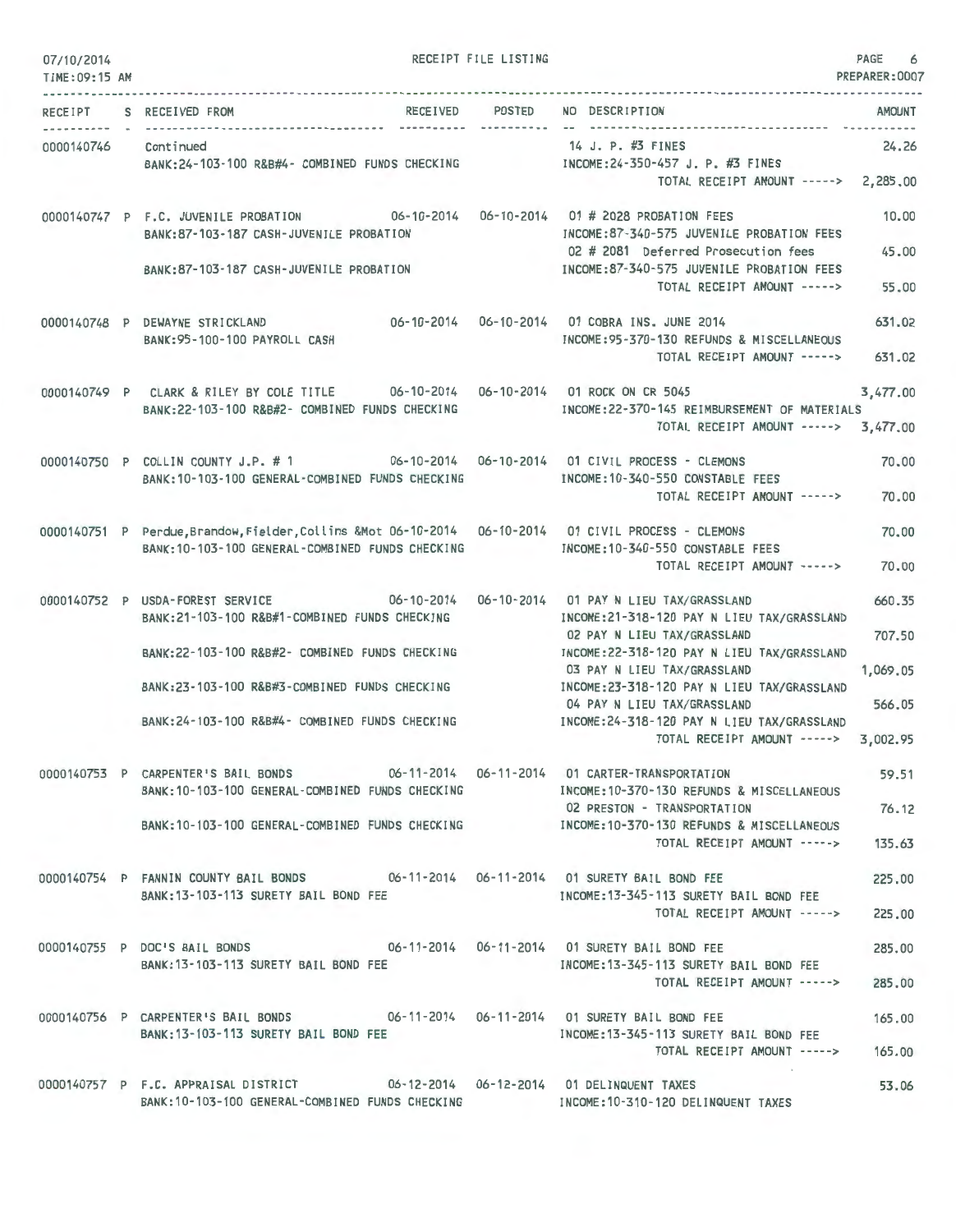| TIME: 09:15 AM       |                                                                                                                                                     |                 |                                                                                            | PREPARER: 0007   |
|----------------------|-----------------------------------------------------------------------------------------------------------------------------------------------------|-----------------|--------------------------------------------------------------------------------------------|------------------|
|                      | RECEIPT S RECEIVED FROM                                                                                                                             | RECEIVED POSTED | NO DESCRIPTION                                                                             | <b>AMOUNT</b>    |
| 0000140757           | Continued<br>BANK:21-103-100 R&B#1-COMBINED FUNDS CHECKING                                                                                          |                 | 02 DELINQUENT TAXES<br>INCOME:21-310-120 DELINQUENT TAXES                                  | 4.33             |
|                      | BANK:22-103-100 R&B#2- COMBINED FUNDS CHECKING                                                                                                      |                 | 03 DELINQUENT TAXES<br>INCOME:22-310-120 DELINQUENT TAXES                                  | 4.64             |
|                      | BANK:23-103-100 R&B#3-COMBINED FUNDS CHECKING                                                                                                       |                 | 04 DELINQUENT TAXES<br>INCOME: 23-310-120 DELINQUENT TAXES                                 | 7.01             |
|                      | BANK:24-103-100 R&B#4- COMBINED FUNDS CHECKING                                                                                                      |                 | 05 DELINQUENT TAXES<br>INCOME: 24-310-120 DELINQUENT TAXES<br>TOTAL RECEIPT AMOUNT ----->  | 3.71<br>72.75    |
|                      |                                                                                                                                                     |                 |                                                                                            |                  |
|                      | 0000140758 P F.C. APPRAISAL DISTRICT 06-12-2014 06-12-2014 01 CURRENT TAXES<br>BANK: 10-103-100 GENERAL-COMBINED FUNDS CHECKING                     |                 | INCOME: 10-310-110 CURRENT TAXES                                                           | 19,609.41        |
|                      | BANK: 10-103-100 GENERAL-COMBINED FUNDS CHECKING                                                                                                    |                 | 02 G.F.A.B.P. TAXES<br>INCOME: 10-310-110 CURRENT TAXES                                    | 16.03            |
|                      | BANK:21-103-100 R&B#1-COMBINED FUNDS CHECKING                                                                                                       |                 | 03 CURRENT TAXES<br>INCOME: 21-310-110 CURRENT TAXES                                       | 997.71           |
|                      | BANK:22-103-100 R&B#2- COMBINED FUNDS CHECKING                                                                                                      |                 | 04 CURRENT TAXES<br>INCOME:22-310-110 CURRENT TAXES                                        | 1,068.95         |
|                      | BANK:23-103-100 R&B#3-COMBINED FUNDS CHECKING                                                                                                       |                 | <b>05 CURRENT TAXES</b><br>INCOME: 23-310-110 CURRENT TAXES                                | 1,615.22         |
|                      | BANK:24-103-100 R&B#4- COMBINED FUNDS CHECKING                                                                                                      |                 | 06 CURRENT TAXES<br>INCOME: 24-310-110 CURRENT TAXES                                       | 855,25           |
|                      | BANK:10-103-100 GENERAL-COMBINED FUNDS CHECKING                                                                                                     |                 | 07 DELINQUENT TAXES<br>INCOME: 10-310-120 DELINQUENT TAXES                                 | 5,093.67         |
|                      | BANK:21-103-100 R&B#1-COMBINED FUNDS CHECKING                                                                                                       |                 | <b>08 DELINQUENT TAXES</b><br>INCOME: 21-310-120 DELINQUENT TAXES                          | 259.16           |
|                      | BANK:22-103-100 R&B#2- COMBINED FUNDS CHECKING                                                                                                      |                 | 09 DELINQUENT TAXES<br>INCOME: 22-310-120 DELINQUENT TAXES<br>10 DELINQUENT TAXES          | 277.67<br>419.56 |
|                      | BANK:23-103-100 R&B#3-COMBINED FUNDS CHECKING                                                                                                       |                 | INCOME: 23-310-120 DELINQUENT TAXES<br>11 DELINQUENT TAXES                                 | 222.16           |
|                      | BANK:24-103-100 R&B#4- COMBINED FUNDS CHECKING                                                                                                      |                 | INCOME: 24-310-120 DELINQUENT TAXES<br>TOTAL RECEIPT AMOUNT -----> 30,434.79               |                  |
| 0000140759 P US bank |                                                                                                                                                     |                 | 06-13-2014  06-13-2014  01 April 2014 inmate per diem                                      | 29, 195, 00      |
|                      | BANK: 10-103-100 GENERAL-COMBINED FUNDS CHECKING                                                                                                    |                 | INCOME:10-319-553 INMATE PER DIEM PAYMENT<br>TOTAL RECEIPT AMOUNT -----> 29,195.00         |                  |
|                      | 0000140760 P F.C. BOND SUPERVISOR 06-13-2014 06-13-2014 01 June 9 thru June 13,2014                                                                 |                 |                                                                                            | 975.00           |
|                      | BANK: 10-103-100 GENERAL-COMBINED FUNDS CHECKING                                                                                                    |                 | INCOME: 10-340-573 BOND SUPERVISION FEES<br>TOTAL RECEIPT AMOUNT ----->                    | 975.00           |
|                      | 0000140761 P Christopher Bayer & Jennifer 06-13-2014 06-13-2014 01 # 109550 Trenton High Meadow<br>BANK:22-103-100 R&B#2- COMBINED FUNDS CHECKING   |                 | INCOME:22-370-150 TRENTON HIGH MEADOWS SUBDIVISION<br>TOTAL RECEIPT AMOUNT -----> 1,400.00 | 1,400.00         |
|                      | 0000140762 P COMPTROLLER-STATE FISCAL 06-16-2014 06-16-2014 01 TDT. WEIGHT FEES - 1 ST HALF<br>BANK:21-103-100 R&B#1-COMBINED FUNDS CHECKING        |                 | INCOME: 21-370-125 TDT. WEIGHT FEES                                                        | 8,234.08         |
|                      | BANK:22-103-100 R&B#2- COMBINED FUNDS CHECKING                                                                                                      |                 | 02 TDT WEIGHT FEES - 1 ST HALF<br>INCOME: 22-370-125 TDT WEIGHT FEES                       | 8,821.96         |
|                      | BANK:23-103-100 R&B#3-COMBINED FUNDS CHECKING                                                                                                       |                 | 03 TDT WEIGHT FEES - 1 ST HALF<br>INCOME:23-370-125 TDT WEIGHT FEES                        | 13,330.29        |
|                      | BANK:24-103-100 R&B#4- COMBINED FUNDS CHECKING                                                                                                      |                 | 04 TDT WEIGHT FEES - 1 ST HALF<br>INCOME:24-370-125 TDT WEIGHT FEES                        | 7,058.31         |
|                      |                                                                                                                                                     |                 | TOTAL RECEIPT AMOUNT -----> 37,444.64                                                      |                  |
|                      | 0000140763 P COMPTROLLER - STATE FISCAL 06-16-2014 06-16-2014 01 SALES TAX REVENUES - MAY 2014<br>RANK . 10-103-100 CENERAL-COMBINED FUNDS CHECKING |                 | INCOME-10-318-140 CALES TAY DEVENILES                                                      | 53,259.03        |

BANK:10-103-100 GENERAL-COMBINED FUNDS CHECKING

RECEIPT FILE LISTING **PAGE** 7

INCOME:10-318-160 SALES TAX REVENUES

07/10/2014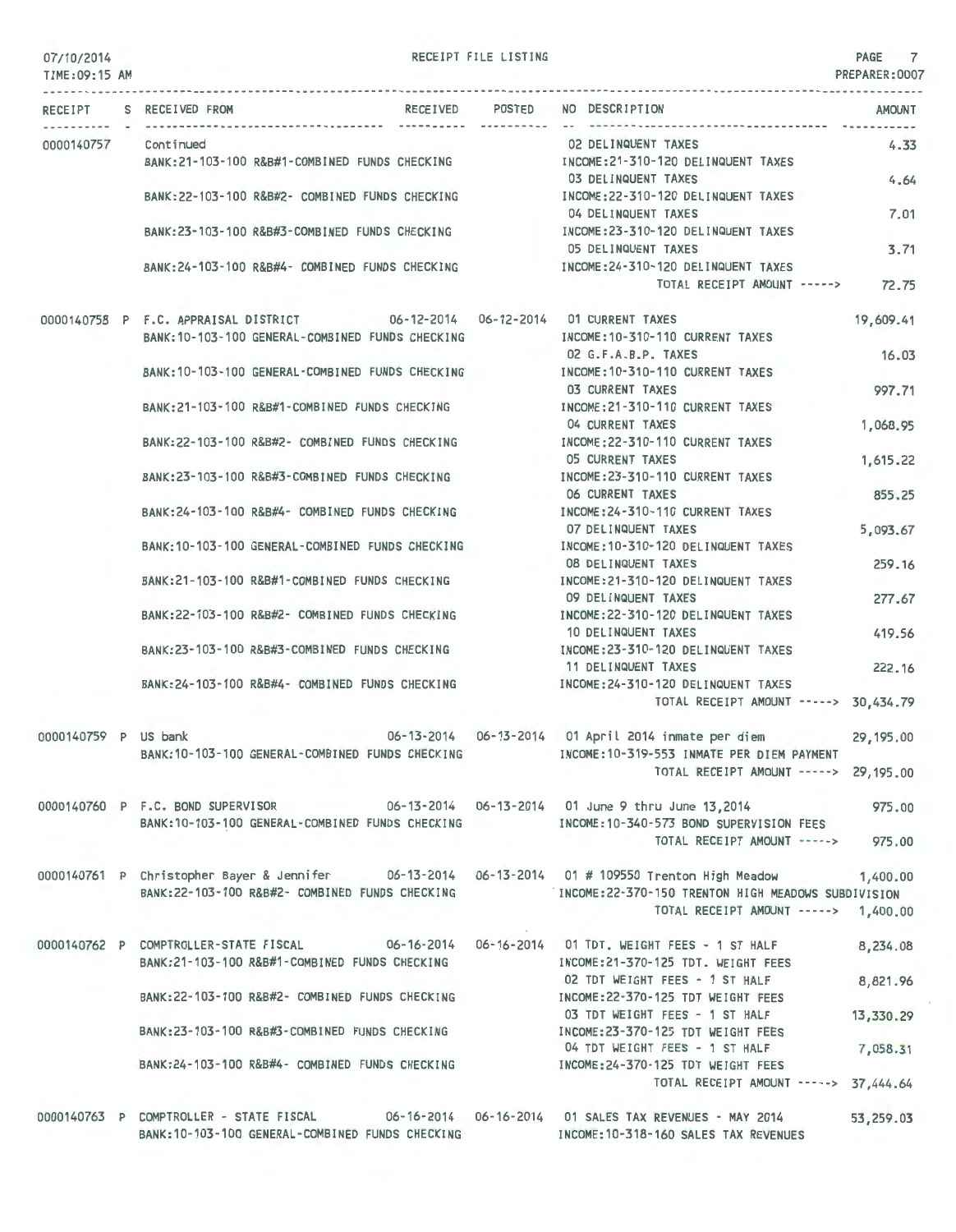### 07/10/2014 TIME:09:15 AM

RECEIPT FILE LISTING 8

PREPARER:0007

| RECEIPT    | RECE I VED<br>S RECEIVED FROM                                                                                                                              | POSTED | NO DESCRIPTION<br><b>AMOUNT</b>                                                                                                                                 |
|------------|------------------------------------------------------------------------------------------------------------------------------------------------------------|--------|-----------------------------------------------------------------------------------------------------------------------------------------------------------------|
| 0000140763 | Continued<br>BANK:21-103-100 R&B#1-COMBINED FUNDS CHECKING                                                                                                 |        | 2,708.53<br>02 SALES TAX REVENUES-MAY 2014<br>INCOME: 21-318-160 SALES TAX REVENUES                                                                             |
|            | BANK:22-103-100 R&B#2- COMBINED FUNDS CHECKING                                                                                                             |        | 03 SALES TAX REVENUES- MAY 2014<br>2,905.28<br>INCOME: 22-318-160 SALES TAX REVENUES                                                                            |
|            | BANK: 23-103-100 R&B#3-COMBINED FUNDS CHECKING                                                                                                             |        | 04 SALES TAX REVENUES- MAY 2014<br>4,380.87<br>INCOME:23-318-160 SALES TAX REVENUES                                                                             |
|            | BANK: 24-103-100 R&B#4- COMBINED FUNDS CHECKING                                                                                                            |        | 05 SALES TAX REVENUES - MAY 2014<br>2,328.16<br>INCOME: 24-318-160 SALES TAX REVENUES                                                                           |
|            |                                                                                                                                                            |        | TOTAL RECEIPT AMOUNT -----> 65,581.87                                                                                                                           |
|            | 0000140764 P HONEY GROVE ISD<br>BANK:23-103-100 R&B#3-COMBINED FUNDS CHECKING                                                                              |        | 129.38<br>INCOME:23-370-145 REIMBURSEMENT OF MATERIALS                                                                                                          |
|            |                                                                                                                                                            |        | TOTAL RECEIPT AMOUNT -----><br>129.38                                                                                                                           |
|            | 0000140765 P COMPTROLLER-JUDICIARY 06-16-2014 06-16-2014 01 WITNESS EXPENSE -Bradford<br>BANK: 10-103-100 GENERAL-COMBINED FUNDS CHECKING                  |        | 176.28<br>INCOME: 10-475-439 WITNESS EXPENSE                                                                                                                    |
|            | BANK: 36-103-236 D.A. FEE SEIZURE FUND                                                                                                                     |        | 02 WITNESS EXPENSE- Wagner<br>220.93<br>INCOME: 36-477-490 MISCELLANEOUS                                                                                        |
|            |                                                                                                                                                            |        | 397.21<br>TOTAL RECEIPT AMOUNT ----->                                                                                                                           |
|            | 0000140766 P F.C. HEALTH DEPARTMENT<br>BANK: 10-103-100 GENERAL-COMBINED FUNDS CHECKING                                                                    |        | 2,095.00<br>INCOME:10-320-545 FOOD SERV.PERMITS/CLASSES                                                                                                         |
|            | BANK: 10-103-100 GENERAL-COMBINED FUNDS CHECKING                                                                                                           |        | 02 \$5 COUNTY FEE/FOOD HANDLERS CLASS<br>60.00<br>INCOME: 10-320-546 \$5 COUNTY FEE/FOOD HANDLERS CLASS<br>TOTAL RECEIPT AMOUNT -----> 2,155.00                 |
|            | 0000140767 P F.C. OPERATING FUND                                                                                                                           |        | 400.00                                                                                                                                                          |
|            | BANK: 36-103-236 D.A. FEE SEIZURE FUND                                                                                                                     |        | INCOME: 36-477-490 MISCELLANEOUS<br>TOTAL RECEIPT AMOUNT -----><br>400.00                                                                                       |
|            | 0000140768 P STAVIS CROSSLAND<br>BANK: 95-100-100 PAYROLL CASH                                                                                             |        | 06-18-2014    06-18-2014    01    JULY    2014    - COBRA DENTAL<br>21.56<br>INCOME: 95-370-130 REFUNDS & MISCELLANEOUS<br>TOTAL RECEIPT AMOUNT -----><br>21.56 |
|            | 0000140769 P US DEPARTMENT of the INTERIOR<br>BANK: 10-103-100 GENERAL-COMBINED FUNDS CHECKING                                                             |        | 06-18-2014    06-18-2014    01    FANNIN COUNTY SCHOOLS<br>20,041.00<br>INCOME: 10-318-120 PAY N LIEU TAX/GRASSLAND                                             |
|            | BANK:10-103-100 GENERAL-COMBINED FUNDS CHECKING                                                                                                            |        | 02 PAY N LIEU TAX/GRASSLAND<br>16,275.30<br>INCOME: 10-318-120 PAY N LIEU TAX/GRASSLAND                                                                         |
|            | BANK:21-103-100 R&B#1-COMBINED FUNDS CHECKING                                                                                                              |        | 828.08<br>03 PAY N LIEU TAX/GRASSLAND<br>INCOME:21-318-120 PAY N LIEU TAX/GRASSLAND                                                                             |
|            | BANK: 22-103-100 R&B#2- COMBINED FUNDS CHECKING                                                                                                            |        | 887.20<br>04 PAY N LIEU TAX/GRASSLAND<br>INCOME: 22-318-120 PAY N LIEU TAX/GRASSLAND                                                                            |
|            | BANK:23-103-100 R&B#3-COMBINED FUNDS CHECKING                                                                                                              |        | 05 PAY N LIEU TAX/GRASSLAND<br>1,340.59<br>INCOME:23-318-120 PAY N LIEU TAX/GRASSLAND                                                                           |
|            | BANK:24-103-100 R&B#4- COMBINED FUNDS CHECKING                                                                                                             |        | 709.83<br>06 PAY N LIEU TAX/GRASSLAND<br>INCOME:24-318-120 PAY N LIEU TAX/GRASSLAND                                                                             |
|            |                                                                                                                                                            |        | TOTAL RECEIPT AMOUNT -----> 40,082.00                                                                                                                           |
|            | 0000140770 P Texas Dept. of Criminal Justice 06-18-2014 06-18-2014 01 offender transport reimbursement<br>BANK: 10-103-100 GENERAL-COMBINED FUNDS CHECKING |        | 3,515.75<br>INCOME: 10-370-130 REFUNDS & MISCELLANEOUS                                                                                                          |
|            |                                                                                                                                                            |        | TOTAL RECEIPT AMOUNT -----><br>3,515.75                                                                                                                         |
|            | 0000140771 P THE AMERICAN BOTTLING CO. 06-18-2014 06-18-2014 01 DR. PEPPER COMMISSION<br>BANK: 10-103-100 GENERAL-COMBINED FUNDS CHECKING                  |        | 52.00<br>INCOME:10-370-510 DR. PEPPER COMMISSION                                                                                                                |
|            |                                                                                                                                                            |        | TOTAL RECEIPT AMOUNT -----><br>52.00                                                                                                                            |
|            | 0000140772 P F.C. TAX A/C - W/E-5/30/2014 06-18-2014 06-18-2014 01 COMMISSIONS ON CAR REGIST<br>BANK: 10-103-100 GENERAL-COMBINED FUNDS CHECKING           |        | 1,738.04<br>INCOME:10-321-200 COMMISSIONS ON CAR REGIST                                                                                                         |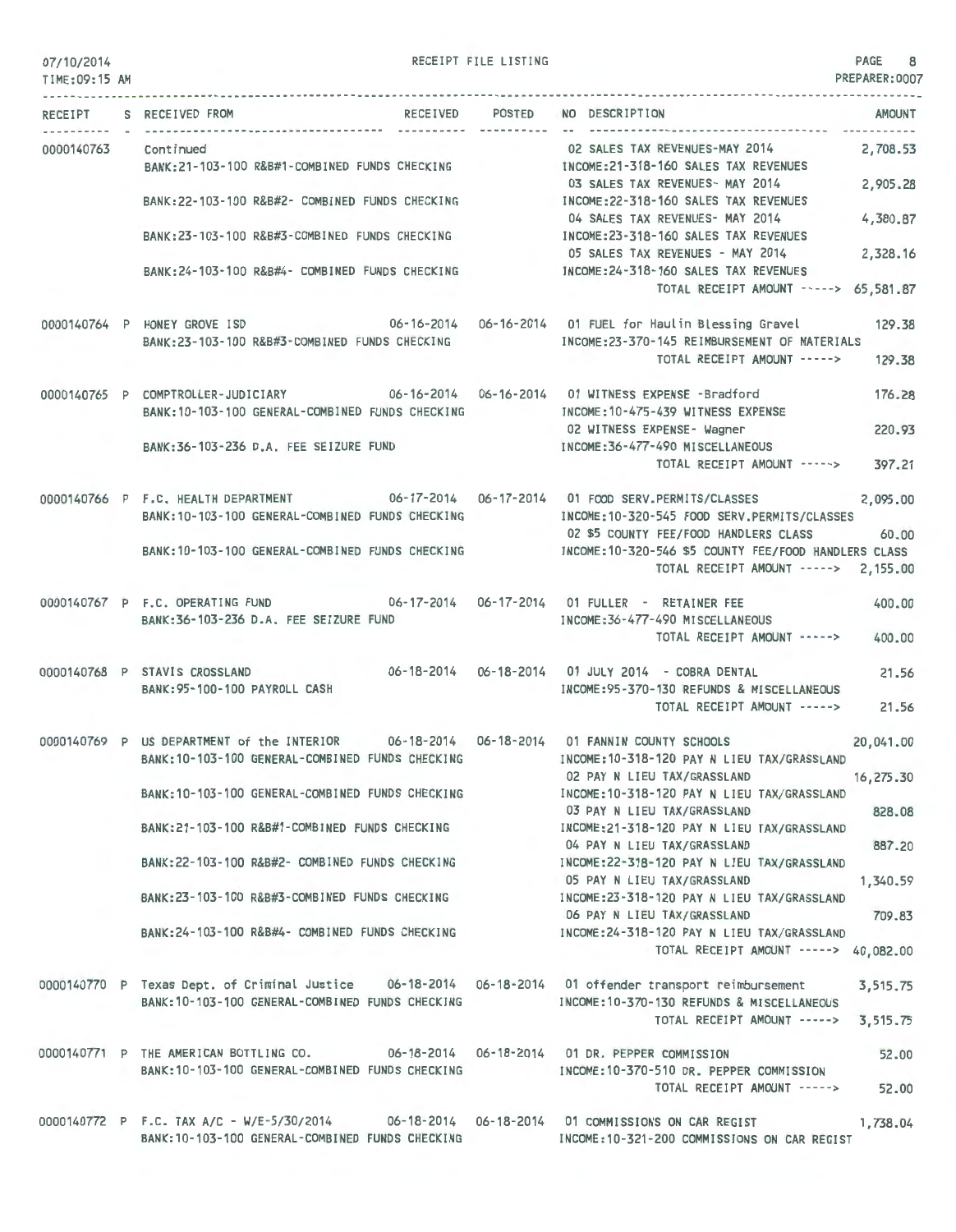RECEIPT S RECEIVED FROM

0000140772 Continued

RECEIPT FILE LISTING PAGE 9 TIME:09:15 AM PREPARER:0007 RECEIVED POSTED NO DESCRIPTION AMOUNT 02 COUNTY'S ADDITIONAL \$10 1,532.70 BANK:21-103-100 R&B#1-COMBINED FUNDS CHECKING INCOME:21-321-300 COUNTY'S ADDITIONAL \$10 03 COUNTY'S ADDITIONAL \$10 1,642-13 BANK:22-103-100 R&B#2- COMBINED FUNDS CHECKING INCOME:22-321-300 COUNTY'S ADDITIONAL \$10 04 COUNTY'S ADDITIONAL \$10 2,481\_32 BANK:23-103-100 R&B#3-COMBINED FUNDS CHECKING INCOME:23-321-300 COUNTY'S ADDITIONAL \$10 05 COUNTY'S ADDITIONAL \$10 1,313.85 BANK:24-103-100 R&B#4- COMBINED FUNDS CHECKING INCOME:24-321-300 COUNTY'S ADDITIONAL \$10 TOTAL RECEIPT AMOUNT -----> 8,708\_04 0000140773 P F.C. TAX A/C - W/E-5-30-2014 06-18-2014 06-18-2014 01 COMMISSION ON CAR TITLES 735.00 BANK:10-103-100 GENERAL-COMBINED FUNDS CHECKING INCOME:10-321-250 COMMISSION ON CAR TITLES TOTAL RECEIPT AMOUNT -- ---> 735\_00 06-18-2014 06-18-2014 01 TPW BOAT REG./TITLES 0000140774 P F.C. TAX A/C - MAY 2014- TPW 696.45 BANK:10-103-100 GENERAL-COMBINED FUNDS CHECKING INCOME:10-321-400 TPW BOAT REG./TITLES TOTAL RECEIPT AMOUNT -----> 696.45 0000140775 P F.C. TAX A/C -W/E - 5-30-2014 06-18-2014 06-18-2014 01 COMMISSIONS ON CAR REGIST 5.70 BANK:10-103-100 GENERAL-COMBINED FUNDS CHECKING INCOME:10 -321-200 COMMISSIONS ON CAR REGIST 02 COUNTY'S ADDITIONAL \$10 6.60 BANK:21-103-100 R&B#1-COMBINED FUNDS CHECKING INCOME:21-321-300 COUNTY'S ADDITIONAL \$10 03 COUNTY'S ADDITIONAL \$10 7.07 BANK:22-103-100 R&B#2- COMBINED FUNDS CHECKING INCOME:22-321-300 COUNTY'S ADDITIONAL \$10 04 COUNTY'S ADDITIONAL \$10 10 .67 BANK:23-103-100 R&B#3-COMBINED FUNDS CHECKING INCOME:23-321-300 COUNTY'S ADDITIONAL \$10 05 COUNTY'S ADDITIONAL \$10 5\_66 INCOME :24-321-300 COUNTY'S ADDITIONAL \$10 BANK:24-103-100 R&B#4- COMBINED FUNDS CHECKING TOTAL RECEIPT AMOUNT -----> 35.70 0000140776 P F.C. TAX A/C - ~IE -6-6-2014 06-18-2014 06-18-2014 01 COMMISSION ON CAR TITLES 830.00 BANK:10-103-100 GENERAL-COMBINED FUNDS CHECKING INCOME:10-321-250 COMMISSION ON CAR TITLES TOTAL RECEIPT AMOUNT -----> 830.00 0000140777 P F.C. TAX A/C -W/E 6-6-2014 06-18-2014 06-18-2014 01 COMMISSIONS ON CAR REGIST 3 \_80 BANK:10-103- 100 GENERAL-COMBINED FUNDS CHECKING INCOME:10-321-200 COMMISSIONS ON CAR REGIST 02 COUNTY'S ADDITIONAL \$10 4.40 BANK:21-103-100 R&B#1-COMBINED FUNDS CHECKING INCOME:21-321-300 COUNTY'S ADDITIONAL \$10 03 COUNTY'S ADDITIONAL \$10 4.71 BANK:22-103-100 R&B#2- COMBINED FUNDS CHECKING INCOME:22-321 -300 COUNTY'S ADDITIONAL \$10 04 COUNTY'S ADDITIONAL \$10 7.12 BANK:23-103-100 R&B#3-COMBINED FUNDS CHECKING INCOME:23-321-300 COUNTY'S ADDITIONAL \$10 05 COUNTY'S ADDITIONAL \$10 3.77 BANK:24-103-100 R&B#4- COMBINED FUNDS CHECKING INCOME:24-321-300 COUNTY'S ADDITIONAL \$10 TOTAL RECEIPT AMOUNT -----> 23.80 0000140778 P F.C. TAX A/C -W/E -6-13-2014 06-18-2014 06-18-2014 01 COMMISSIONS ON CAR REGIST 1,663.35 INCOME:10-321-200 COMMISSIONS ON CAR REGIST 02 COUNTY'S ADDITIONAL \$10 1,334.79 INCOME:21-321-300 COUNTY'S ADDITIONAL \$10 03 COUNTY'S ADDITIONAL \$10 1,430.09 INCOME:22-321-300 COUNTY'S ADDITIONAL \$10

1,144.20

BANK:10-103-100 GENERAL-COMBINED FUNDS CHECKING BANK:21-103-100 R&B#1-COMBINED FUNDS CHECKING BANK:22-103 -100 R&B#2- COMBINED FUNDS CHECKING BANK:23-103-100 R&B#3-COMBINED FUNDS CHECKING BANK:24-103-100 R&B#4- COMBINED FUNDS CHECKING 04 COUNTY'S ADDITIONAL \$10 2,160.92 INCOME:23-321 -300 COUNTY'S ADDITIONAL \$10 05 COUNTY'S ADDITIONAL \$10 INCOME:24 -321 -300 COUNTY'S ADDITIONAL \$10 TOTAL RECEIPT AMOUNT -----> 7,733.35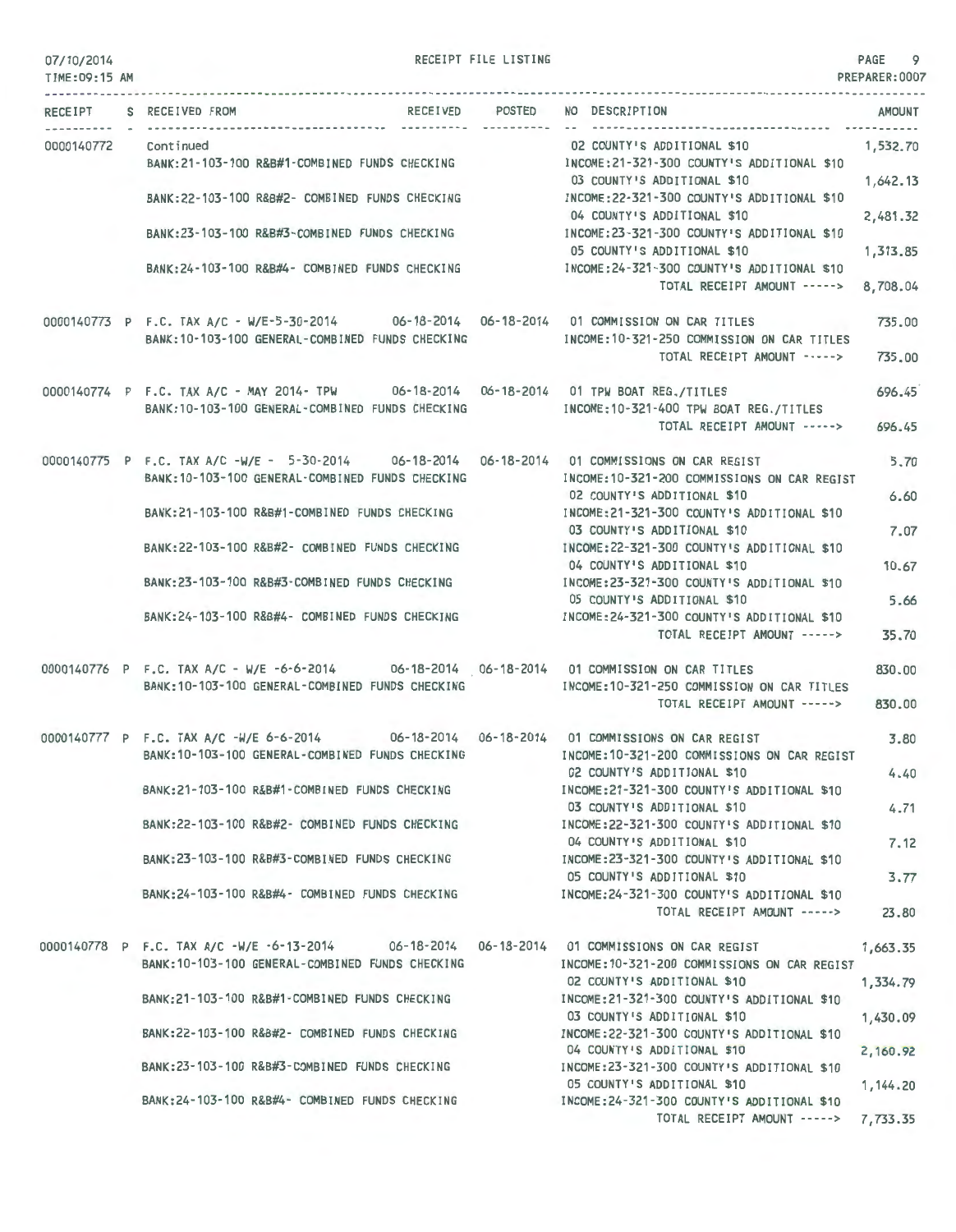|  | 07/10/2014 |  |  |
|--|------------|--|--|
|--|------------|--|--|

| 07/10/2014<br>TIME: 09:15 AM |                                                                                                                                                                                                 | RECEIPT FILE LISTING         |                                                                                                   | PAGE 10<br>PREPARER: 0007 |
|------------------------------|-------------------------------------------------------------------------------------------------------------------------------------------------------------------------------------------------|------------------------------|---------------------------------------------------------------------------------------------------|---------------------------|
|                              | RECEIPT S RECEIVED FROM                                                                                                                                                                         | RECEIVED POSTED<br>--------- | NO DESCRIPTION                                                                                    | <b>AMOUNT</b>             |
|                              |                                                                                                                                                                                                 |                              |                                                                                                   |                           |
|                              | 0000140779 P F.C. TAX A/C -W/E -6-16-2014 06-18-2014 06-18-2014 01 COMMISSIONS ON CAR REGIST<br>BANK: 10-103-100 GENERAL-COMBINED FUNDS CHECKING                                                |                              | INCOME:10-321-200 COMMISSIONS ON CAR REGIST<br>02 COUNTY'S ADDITIONAL \$10                        | 2,271.85<br>1,880.15      |
|                              | BANK:21-103-100 R&B#1-COMBINED FUNDS CHECKING                                                                                                                                                   |                              | INCOME: 21-321-300 COUNTY'S ADDITIONAL \$10<br>03 COUNTY'S ADDITIONAL \$10                        | 2,014.38                  |
|                              | BANK:22-103-100 R&B#2- COMBINED FUNDS CHECKING                                                                                                                                                  |                              | INCOME: 22-321-300 COUNTY'S ADDITIONAL \$10<br>04 COUNTY'S ADDITIONAL \$10                        | 3,043.79                  |
|                              | BANK:23-103-100 R&B#3-COMBINED FUNDS CHECKING                                                                                                                                                   |                              | INCOME:23-321-300 COUNTY'S ADDITIONAL \$10<br>05 COUNTY'S ADDITIONAL \$10                         | 1,611.68                  |
|                              | BANK:24-103-100 R&B#4- COMBINED FUNDS CHECKING                                                                                                                                                  |                              | INCOME: 24-321-300 COUNTY'S ADDITIONAL \$10<br>TOTAL RECEIPT AMOUNT -----> 10,821.85              |                           |
|                              | 0000140780 P F.C. APPRAISAL DISTRICT 06-18-2014 06-18-2014 01 CURRENT TAXES<br>BANK: 10-103-100 GENERAL-COMBINED FUNDS CHECKING                                                                 |                              | INCOME: 10-310-110 CURRENT TAXES                                                                  | 11,960.56                 |
|                              | BANK: 10-103-100 GENERAL-COMBINED FUNDS CHECKING                                                                                                                                                |                              | 02 G.F.A.B.P. CURRENT TAXES<br>INCOME:10-310-110 CURRENT TAXES                                    | 65.05                     |
|                              | BANK: 10-103-100 GENERAL-COMBINED FUNDS CHECKING                                                                                                                                                |                              | 03 TAX CERTIFICATES<br>INCOME: 10-321-901 TAX CERTIFICATES                                        | 451.57                    |
|                              | BANK: 21-103-100 R&B#1-COMBINED FUNDS CHECKING                                                                                                                                                  |                              | 04 CURRENT TAXES<br>INCOME: 21-310-110 CURRENT TAXES                                              | 608.55                    |
|                              | BANK:22-103-100 R&B#2- COMBINED FUNDS CHECKING                                                                                                                                                  |                              | 05 CURRENT TAXES<br>INCOME: 22-310-110 CURRENT TAXES<br><b>06 CURRENT TAXES</b>                   | 651.99<br>985.19          |
|                              | BANK:23-103-100 R&B#3-COMBINED FUNDS CHECKING                                                                                                                                                   |                              | INCOME: 23-310-110 CURRENT TAXES<br>07 CURRENT TAXES                                              | 521.65                    |
|                              | BANK:24-103-100 R&B#4- COMBINED FUNDS CHECKING                                                                                                                                                  |                              | INCOME: 24-310-110 CURRENT TAXES<br><b>08 DELINQUENT TAXES</b>                                    | 1,273.25                  |
|                              | BANK: 10-103-100 GENERAL-COMBINED FUNDS CHECKING                                                                                                                                                |                              | INCOME: 10-310-120 DELINQUENT TAXES<br>09 DELINQUENT TAXES                                        | 64.78                     |
|                              | BANK:21-103-100 R&B#1-COMBINED FUNDS CHECKING                                                                                                                                                   |                              | INCOME:21-310-120 DELINQUENT TAXES<br>10 DELINQUENT TAXES                                         | 69.41                     |
|                              | BANK:22-103-100 R&B#2- COMBINED FUNDS CHECKING                                                                                                                                                  |                              | INCOME:22-310-120 DELINQUENT TAXES<br>11 DELINQUENT TAXES                                         | 104.88                    |
|                              | BANK: 23-103-100 R&B#3-COMBINED FUNDS CHECKING<br>BANK:24~103-100 R&B#4- COMBINED FUNDS CHECKING                                                                                                |                              | INCOME: 23-310-120 DELINQUENT TAXES<br>12 DELINQUENT TAXES<br>INCOME: 24-310-120 DELINQUENT TAXES | 55.53                     |
|                              |                                                                                                                                                                                                 |                              | TOTAL RECEIPT AMOUNT -----> 16,812.41                                                             |                           |
|                              | 0000140781 P PAUL LESTER RECYCLING 06-18-2014 06-18-2014 01 SALE OF SCRAP METAL<br>BANK:23-103-100 R&B#3-COMBINED FUNDS CHECKING                                                                |                              | INCOME:23-370-130 REFUNDS & MISCELLANEOUS                                                         | 624.00                    |
|                              |                                                                                                                                                                                                 |                              | TOTAL RECEIPT AMOUNT ----->                                                                       | 624.00                    |
|                              | 0000140782 P Texas Center for the Judiciary 06-19-2014 06-19-2014 01 Reimbursement travel District Clerk<br>BANK: 10-103-100 GENERAL-COMBINED FUNDS CHECKING                                    |                              | INCOME:10-450-427 OUT OF COUNTY TRAVEL                                                            | 336.42                    |
|                              |                                                                                                                                                                                                 |                              | TOTAL RECEIPT AMOUNT ----->                                                                       | 336.42                    |
|                              | 0000140783 P F.C. REPUBLICAN PARTY 06-19-2014 06-19-2014 01 Early voting Ballot Board<br>BANK:10-103-100 GENERAL-COMBINED FUNDS CHECKING MOONE:10-340-484 ELECTION REIMBURSEMENTS               |                              |                                                                                                   | 95.00                     |
|                              |                                                                                                                                                                                                 |                              | TOTAL RECEIPT AMOUNT ----->                                                                       | 95.00                     |
|                              | 0000140784 P DISTRICT CLERK TRUST FUND 06-19-2014 05-19-2014 01 Adm. fee #38471 -Atkinson<br>BANK: 10-103-100 GENERAL-COMBINED FUNDS CHECKING                                                   |                              | INCOME:10-340-450 DISTRICT CLERK FEES                                                             | 50.19                     |
|                              |                                                                                                                                                                                                 |                              | TOTAL RECEIPT AMOUNT ----->                                                                       | 50.19                     |
|                              | 0000140785 P J.P. # 2 - MAY 2014 - REPORT 06-20-2014 06-20-2014 01 COURT COSTS/ARREST FEES<br>BANK:10-103-100 GENERAL-COMBINED FUNDS CHECKING MANUSING THOME:10-318-130 COURT COSTS/ARREST FEES |                              |                                                                                                   | 658.27                    |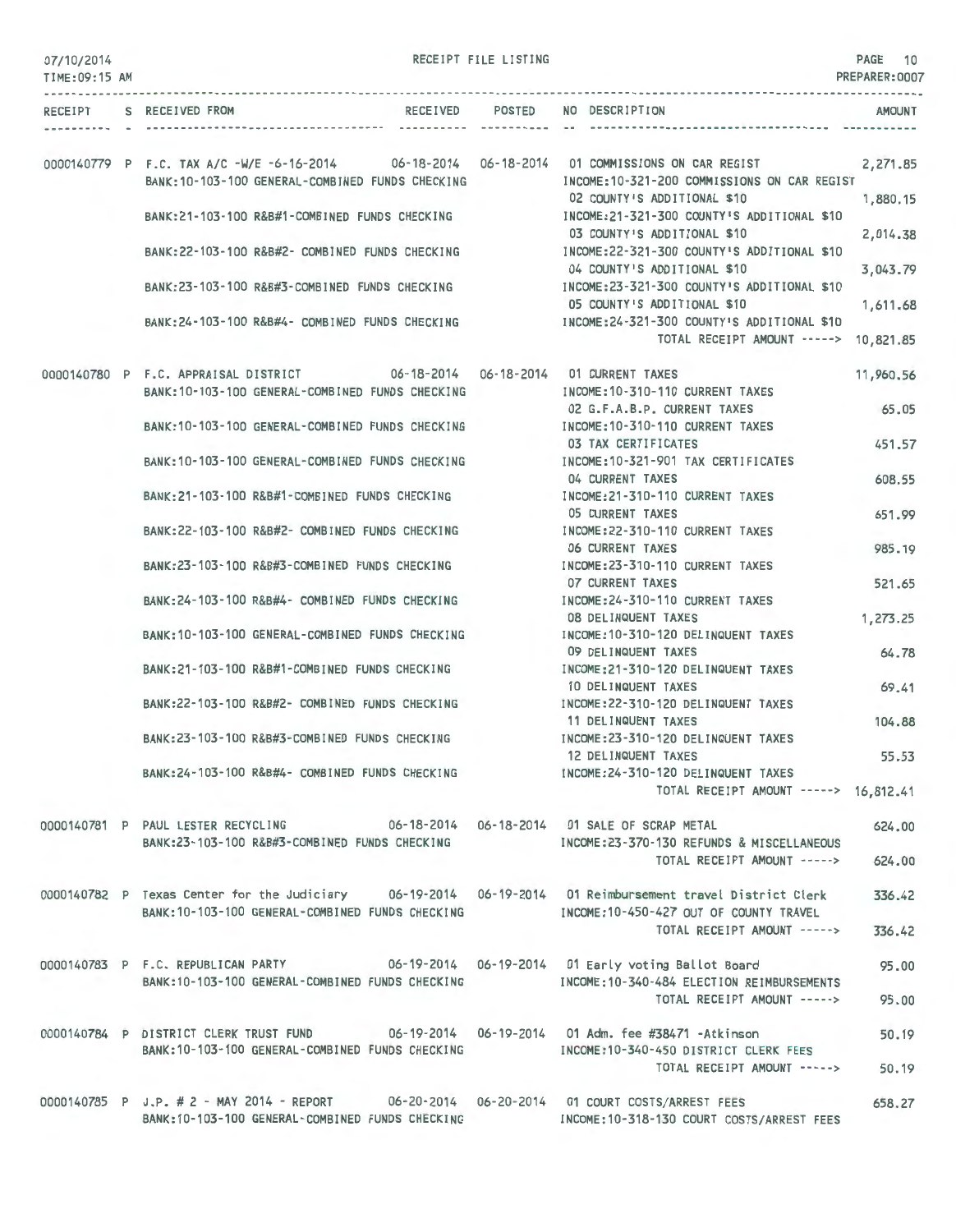RECEIPT FILE LISTING

PAGE 11

| $U(1)$ $U(2)$ $C(1)$<br>TIME:09:15 AM |                         |                                                        |                           |                                                                                          | PREPARER:0007 |
|---------------------------------------|-------------------------|--------------------------------------------------------|---------------------------|------------------------------------------------------------------------------------------|---------------|
|                                       | RECEIPT S RECEIVED FROM |                                                        | ----------- ---------- -- | RECEIVED POSTED NO DESCRIPTION                                                           | <b>AMOUNT</b> |
|                                       |                         |                                                        |                           | <b>02 SHERIFF FEES</b>                                                                   | 15.49         |
| 0000140785                            | Continued               | BANK: 10-103-100 GENERAL-COMBINED FUNDS CHECKING       |                           | INCOME: 10-340-560 SHERIFF FEES                                                          |               |
|                                       |                         |                                                        |                           | 03 J. P. #2 FINES                                                                        | 37.00         |
|                                       |                         | BANK: 10-103-100 GENERAL-COMBINED FUNDS CHECKING       |                           | INCOME: 10-350-456 J. P. #2 FINES                                                        |               |
|                                       |                         |                                                        |                           | 04 JUDICIAL SUPP.FEE(60 CENTS)                                                           | 5.01          |
|                                       |                         | BANK: 10-103-100 GENERAL-COMBINED FUNDS CHECKING       |                           | INCOME: 10-370-166 JUDICIAL SUPP.FEE(60 CENTS)                                           |               |
|                                       |                         |                                                        |                           | 05 JUROR REIMB.FEE                                                                       | 33.48         |
|                                       |                         | BANK: 10-103-100 GENERAL-COMBINED FUNDS CHECKING       |                           | INCOME: 10-370-167 JUROR REIMB.FEE                                                       |               |
|                                       |                         |                                                        |                           | 06 J. P. #2 FEES                                                                         | 155.00        |
|                                       |                         | BANK: 10-103-100 GENERAL-COMBINED FUNDS CHECKING       |                           | INCOME: 10-340-456 J. P. #2 FEES                                                         |               |
|                                       |                         |                                                        |                           | 07 JUSTICE OF PEACE FEES                                                                 | 25.10         |
|                                       |                         | BANK: 11-103-100 C.H. SECURITY-COMBINED FUNDS CKING    |                           | INCOME:11-340-651 JUSTICE OF PEACE FEES                                                  |               |
|                                       |                         |                                                        |                           | 08 JUSTICE CT.BLDG.SEC.FEE                                                               | 8.37          |
|                                       |                         | BANK: 14-103-100 JUST.CT.BLDG.SEC.-COMB.FUNDS CKING    |                           | INCOME: 14-370-168 JUSTICE CT.BLDG.SEC.FEE                                               |               |
|                                       |                         |                                                        |                           | 09 J.P.#2 TECHNOLOGY FEES                                                                | 33.48         |
|                                       |                         | BANK: 27-103-100 J.P.#2 JUST.CT. TECH-COMB. FUND CKING |                           | INCOME: 27-370-456 J.P.#2 TECHNOLOGY FEES                                                |               |
|                                       |                         |                                                        |                           | 10 J. P. #2 FINES                                                                        | 64.39         |
|                                       |                         | BANK:21-103-100 R&B#1-COMBINED FUNDS CHECKING          |                           | INCOME: 21-350-456 J. P. #2 FINES                                                        |               |
|                                       |                         |                                                        |                           | 11 J. P. #2 FINES                                                                        | 68.98         |
|                                       |                         | BANK:22-103-100 R&B#2- COMBINED FUNDS CHECKING         |                           | INCOME: 22-350-456 J. P. #2 FINES                                                        |               |
|                                       |                         |                                                        |                           | 12 J. P. #2 FINES                                                                        | 104.24        |
|                                       |                         | BANK:23-103-100 R&B#3-COMBINED FUNDS CHECKING          |                           | INCOME: 23-350-456 J. P. #2 FINES                                                        |               |
|                                       |                         |                                                        |                           | 13 J. P. #2 FINES                                                                        | 55.19         |
|                                       |                         | BANK:24-103-100 R&B#4- COMBINED FUNDS CHECKING         |                           | INCOME: 24-350-456 J. P. #2 FINES                                                        |               |
|                                       |                         |                                                        |                           | TOTAL RECEIPT AMOUNT -----> 1,264.00                                                     |               |
|                                       |                         |                                                        |                           |                                                                                          |               |
|                                       |                         |                                                        |                           | 0000140786 P DISTRICT CLERK-APRIL & MAY 06-20-2014 06-20-2014 01 COURT COSTS/ARREST FEES | 5,407.36      |
|                                       |                         | BANK: 10-103-100 GENERAL-COMBINED FUNDS CHECKING       |                           | INCOME: 10-318-130 COURT COSTS/ARREST FEES                                               |               |
|                                       |                         |                                                        |                           | <b>02 ATTORNEYS &amp; DOCTORS</b>                                                        | 93.00         |
|                                       |                         | BANK:10-103-100 GENERAL-COMBINED FUNDS CHECKING        |                           | INCOME: 10-318-132 ATTORNEYS & DOCTORS                                                   |               |
|                                       |                         |                                                        |                           | 03 FAMILY PROTECTION FEE                                                                 | 135,00        |
|                                       |                         | BANK: 10-103-100 GENERAL-COMBINED FUNDS CHECKING       |                           | INCOME:10-340-135 FAMILY PROTECTION FEE                                                  |               |
|                                       |                         |                                                        |                           | 04 DISTRICT CLERK FEES                                                                   | 6,532.09      |
|                                       |                         | BANK: 10-103-100 GENERAL-COMBINED FUNDS CHECKING       |                           | INCOME: 10-340-450 DISTRICT CLERK FEES                                                   |               |
|                                       |                         |                                                        |                           | <b>05 SHERIFF FEES</b>                                                                   | 1,768.51      |
|                                       |                         | BANK: 10-103-100 GENERAL-COMBINED FUNDS CHECKING       |                           | INCOME: 10-340-560 SHERIFF FEES                                                          |               |
|                                       |                         |                                                        |                           | 06 D.C.6TH COURT OF APPEALS FEE                                                          | 105.64        |
|                                       |                         | BANK: 10-103-100 GENERAL-COMBINED FUNDS CHECKING       |                           | INCOME: 10-340-600 D.C.6TH COURT OF APPEALS FEE                                          |               |
|                                       |                         |                                                        |                           | 07 COURT REPORTER SERVICE FEE                                                            | 316.94        |
|                                       |                         | BANK:10-103-100 GENERAL-COMBINED FUNDS CHECKING        |                           | INCOME: 10-370-162 COURT REPORTER SERVICE FEE                                            |               |
|                                       |                         |                                                        |                           | 08 ADM.OF COURT JUSTICE 10% SB 1417                                                      | 32.42         |
|                                       |                         | BANK: 10-103-100 GENERAL-COMBINED FUNDS CHECKING       |                           | INCOME:10-370-163 ADM.OF COURT JUSTICE 10% SB 1417                                       |               |
|                                       |                         |                                                        |                           | 09 TIME PAYMENT FEE 40% SB 1417                                                          | 129,70        |
|                                       |                         | BANK: 10-103-100 GENERAL-COMBINED FUNDS CHECKING       |                           | INCOME: 10-370-164 TIME PAYMENT FEE 40% SB 1417                                          |               |
|                                       |                         |                                                        |                           | 10 JUDICIAL SUPP.FEE(60 CENTS)                                                           | 18.56         |
|                                       |                         | BANK: 10-103-100 GENERAL-COMBINED FUNDS CHECKING       |                           | INCOME:10-370-166 JUDICIAL SUPP.FEE(60 CENTS)                                            |               |
|                                       |                         |                                                        |                           | 11 JUROR REIMB.FEE                                                                       | 100,57        |
|                                       |                         | BANK: 10-103-100 GENERAL-COMBINED FUNDS CHECKING       |                           | INCOME:10-370-167 JUROR REIMB.FEE                                                        |               |
|                                       |                         |                                                        |                           | 12 DIST. CLK. PASSPORT PHOTO                                                             | 480.00        |
|                                       |                         | BANK:10-103-100 GENERAL-COMBINED FUNDS CHECKING        |                           | INCOME: 10-370-450 DIST. CLK. PASSPORT PHOTO                                             |               |
|                                       |                         |                                                        |                           | 13 INTEREST EARNINGS                                                                     | 73.97         |
|                                       |                         | BANK:10-103-100 GENERAL-COMBINED FUNDS CHECKING        |                           | INCOME: 10-360-100 INTEREST EARNINGS                                                     |               |
|                                       |                         |                                                        |                           | 14 DISTRICT CLERK FEES                                                                   | 215.19        |
|                                       |                         | BANK: 11-103-100 C.H. SECURITY-COMBINED FUNDS CKING    |                           | INCOME:11-340-650 DISTRICT CLERK FEES                                                    |               |
|                                       |                         |                                                        |                           | 15 DIST.CLK.PRES.REC.FEE                                                                 | 220.04        |
|                                       |                         | BANK: 19-103-100 DIST.CLK.REC.MNGMT-COMB.FUNDS CKING   |                           | INCOME: 19-370-136 DIST.CLK.PRES.REC.FEE                                                 |               |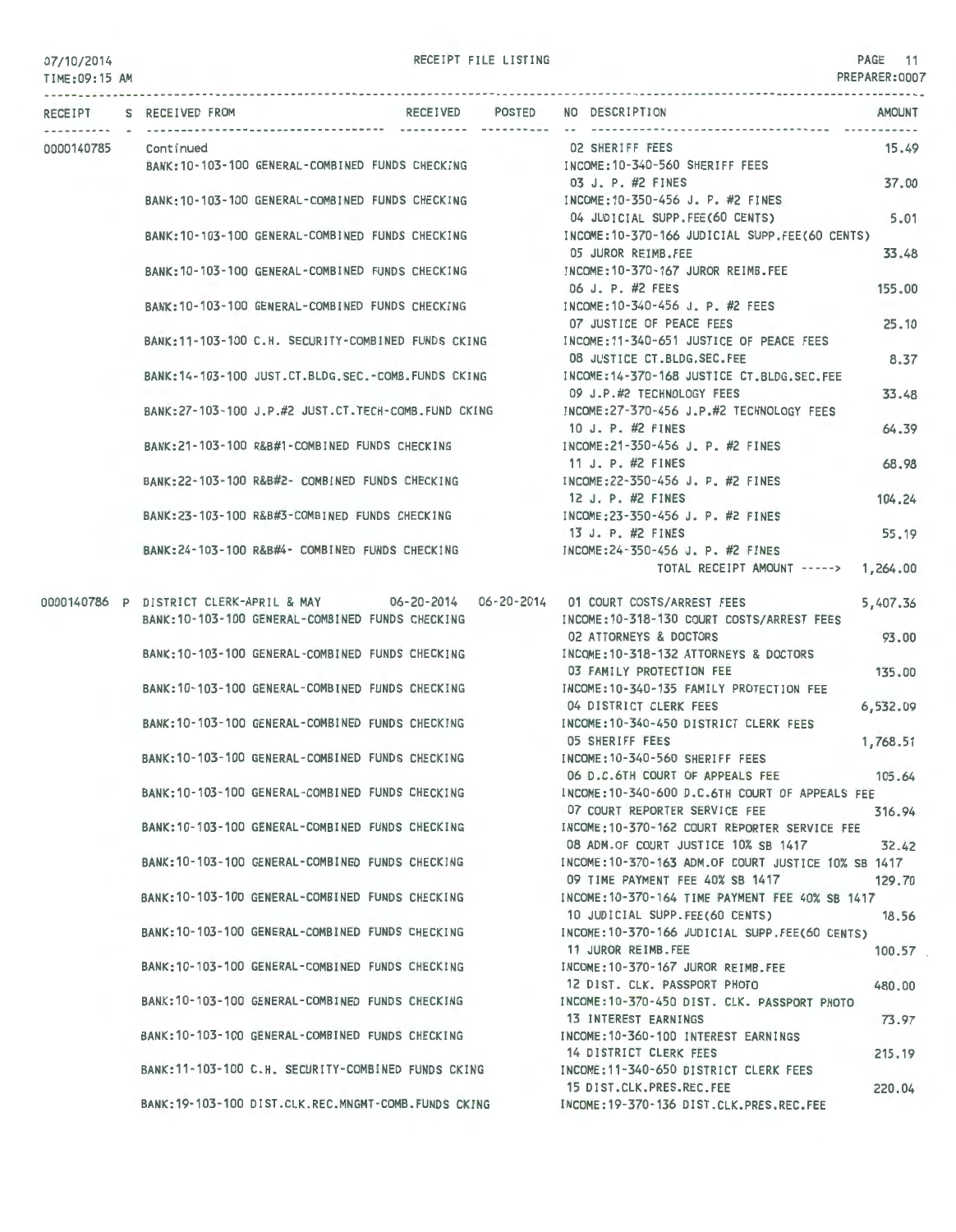#### 07/10/2014 TIME:09:15 AM

RECEIPT FILE LISTING **PAGE** 12

PREPARER:0007

|            | RECEIPT S RECEIVED FROM                                                                                                                       | RECEIVED POSTED NO DESCRIPTION<br><b>AMOUNT</b>                                                                                        |
|------------|-----------------------------------------------------------------------------------------------------------------------------------------------|----------------------------------------------------------------------------------------------------------------------------------------|
| 0000140786 | Cont inued<br>BANK:20-103-100 CO.OFF.REC.MNGMT-COMB. FUNDS CKING                                                                              | 16 CO.OFFICE REC.MNGMT.FEE<br>728.73<br>INCOME:20-370-135 CO.OFFICE REC.MNGMT.FEE                                                      |
|            | BANK: 34-103-100 DISTRICT CT.REC.ARCHIVE COMB.FUND C                                                                                          | 17 DISTRICT CT.RECORDS ARCHIVE FEE<br>286.30<br>INCOME: 34-370-450 DISTRICT CT.RECORDS ARCHIVE FEE<br>18 DISTRICT CLERK FEES<br>739.54 |
|            | BANK:35-103-100 LAW LIBRARY-COMBINED FUND CHECKING                                                                                            | INCOME: 35-340-450 DISTRICT CLERK FEES<br>19 DISTRICT CLERK FINES<br>989.95                                                            |
|            | BANK: 21-103-100 R&B#1-COMBINED FUNDS CHECKING                                                                                                | INCOME:21-350-450 DISTRICT CLERK FINES<br>20 DISTRICT CLERK FINES<br>1,060.62                                                          |
|            | BANK: 22-103-100 R&B#2- COMBINED FUNDS CHECKING                                                                                               | INCOME:22-350-450 DISTRICT CLERK FINES<br>21 DISTRICT CLERK FINES<br>1,602.64                                                          |
|            | BANK:23-103-100 R&B#3-COMBINED FUNDS CHECKING                                                                                                 | INCOME:23-350-450 DISTRICT CLERK FINES<br>22 DISTRICT CLERK FINES<br>848.59                                                            |
|            | BANK: 24-103-100 R&B#4- COMBINED FUNDS CHECKING                                                                                               | INCOME:24-350-450 DISTRICT CLERK FINES<br>23 CO.& DIST.CT. TECHNOLOGY FEE<br>78.27                                                     |
|            | BANK:51-103-100 CO.& DIST.COURT TECHNOLOGY-COMB.FUN                                                                                           | INCOME:51-370-440 CO.& DIST.CT.TECHNOLOGY FEE<br>24 COURT RECORDS PRESERVATION FEE<br>241.30                                           |
|            | BANK:52-103-100 COURT RECORDS PRESERVATION-COMB.FUN                                                                                           | INCOME:52-370-133 COURT RECORDS PRESERVATION FEE<br>25 DRUG COURT FEE<br>130.02                                                        |
|            | BANK: 59-103-100 DRUG COURT-COMBINED FUNDS                                                                                                    | INCOME:59-370-425 DRUG COURT FEE<br>TOTAL RECEIPT AMOUNT -----> 22,334.95                                                              |
|            | 0000140787 P F.C. BOND SUPERVISOR<br>BANK: 10-103-100 GENERAL-COMBINED FUNDS CHECKING                                                         | 622.00<br>INCOME: 10-340-573 BOND SUPERVISION FEES                                                                                     |
|            | 0000140788 P The Treasurer of Grayson County 06-20-2014 06-20-2014 01 CIVIL PROCESS - SHERIFF                                                 | TOTAL RECEIPT AMOUNT -----><br>622.00                                                                                                  |
|            | BANK: 10-103-100 GENERAL-COMBINED FUNDS CHECKING                                                                                              | 70.00<br>INCOME:10-340-560 SHERIFF FEES<br>TOTAL RECEIPT AMOUNT -----><br>70.00                                                        |
|            | 0000140789 P F.C. REPUBLICAN PARTY 06-20-2014 06-20-2014 01 ELECTION REIMBURSEMENT                                                            | 47.50                                                                                                                                  |
|            | BANK:48-103-100 ELECTION EQUIP.FUND-COMBINED FUNDS                                                                                            | INCOME:48-340-484 ELECTION REIMBURSEMENT<br>02 ELECTION SUPPLIES<br>223.25                                                             |
|            | BANK: 10-103-100 GENERAL-COMBINED FUNDS CHECKING                                                                                              | INCOME: 10-404-310 ELECTION SUPPLIES<br>03 ELECTION REIMBURSEMENTS<br>237.00                                                           |
|            | BANK: 10-103-100 GENERAL-COMBINED FUNDS CHECKING                                                                                              | INCOME: 10-340-484 ELECTION REIMBURSEMENTS<br>04 BIDS AND NOTICES<br>18.75                                                             |
|            | BANK: 10-103-100 GENERAL-COMBINED FUNDS CHECKING                                                                                              | INCOME: 10-404-430 BIDS AND NOTICES<br>TOTAL RECEIPT AMOUNT -----><br>526.50                                                           |
|            | 0000140790 P F.C. JUVENILE PROBATION 06-20-2014 06-20-2014 01 #2082-Deferred Prosecution Fees<br>BANK: 87-103-187 CASH-JUVENILE PROBATION     | 30.00<br>INCOME:87-340-575 JUVENILE PROBATION FEES                                                                                     |
|            | BANK:87-103-187 CASH-JUVENILE PROBATION                                                                                                       | 02 #2067 - Child support payments<br>750,00<br>INCOME:87-340-575 JUVENILE PROBATION FEES                                               |
|            | BANK:87-103-187 CASH-JUVENILE PROBATION                                                                                                       | 03 #2081 - Deferred prosecution fees<br>45.00<br>INCOME:87-340-575 JUVENILE PROBATION FEES                                             |
|            |                                                                                                                                               | TOTAL RECEIPT AMOUNT -----><br>825.00                                                                                                  |
|            | 0000140791 P MICHAEL S. BEERS<br>BANK:24-103-100 R&B#4- COMBINED FUNDS CHECKING                                                               | 06-23-2014   06-23-2014   01 ROCK-CR-2999<br>250,00<br>INCOME: 24-370-145 REIMBURSEMENT OF MATERIALS                                   |
|            |                                                                                                                                               | TOTAL RECEIPT AMOUNT -----><br>250.00                                                                                                  |
|            | 0000140792 P CITY OF LADONIA<br>BANK:23-103-100 R&B#3-COMBINED FUNDS CHECKING                                                                 | 06-23-2014    06-23-2014    01 ROCK - 6 YARDS<br>80.61<br>INCOME:23-370-145 REIMBURSEMENT OF MATERIALS                                 |
|            |                                                                                                                                               | TOTAL RECEIPT AMOUNT -----><br>80.61                                                                                                   |
|            | 0000140793 P J.P. # 1 - MAY 2014 - REPORT 06-23-2014 06-23-2014 01 COURT COSTS/ARREST FEES<br>BANK:10-103-100 GENERAL-COMBINED FUNDS CHECKING | 5,860.76<br>INCOME:10-318-130 COURT COSTS/ARREST FEES                                                                                  |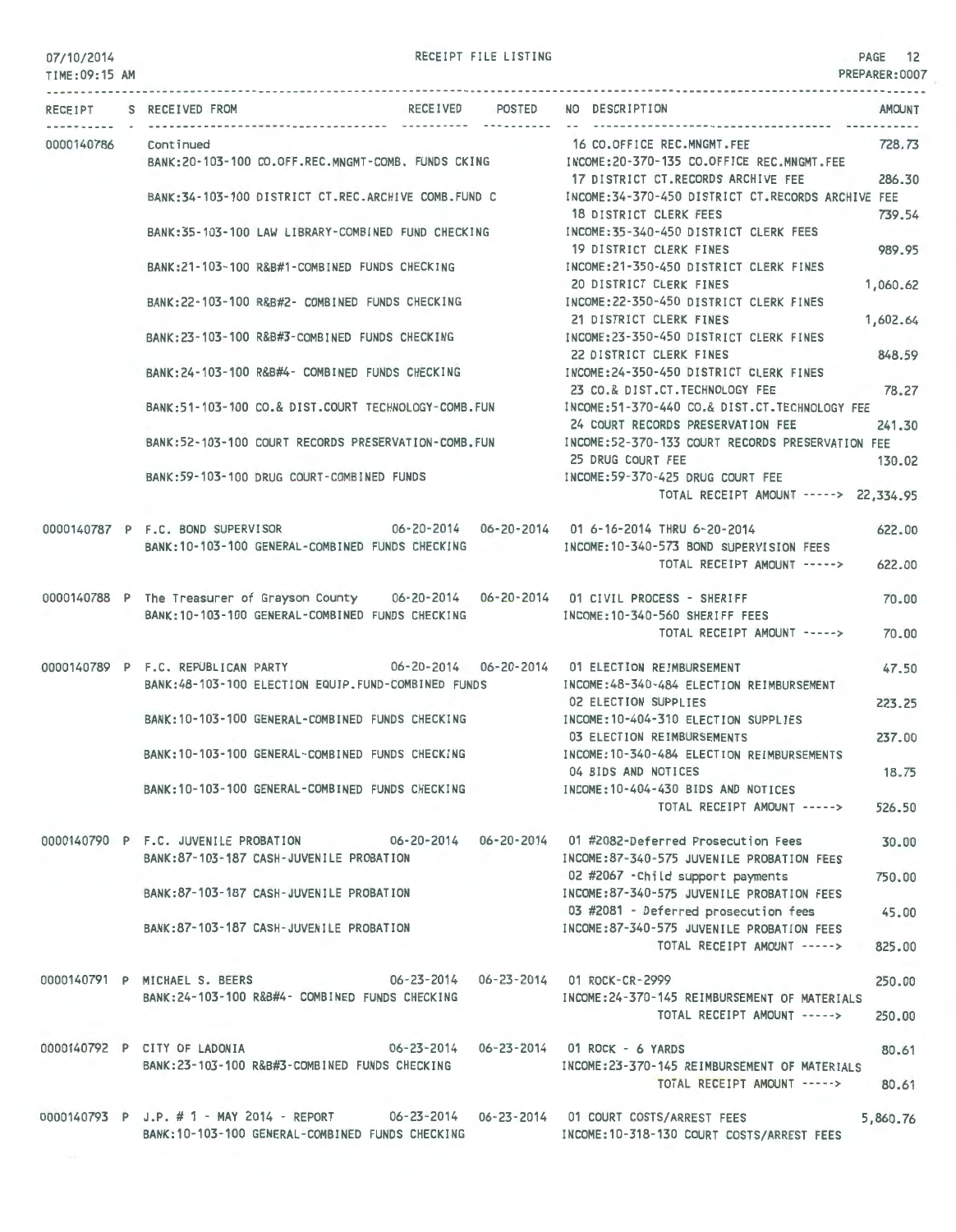| 07/10/2014<br>TIME: 09:15 AM |                            |                                                                             | RECEIPT FILE LISTING |                                                                                        | PAGE 13<br>PREPARER: 0007 |
|------------------------------|----------------------------|-----------------------------------------------------------------------------|----------------------|----------------------------------------------------------------------------------------|---------------------------|
|                              | RECEIPT S RECEIVED FROM    |                                                                             | RECEIVED POSTED      | NO DESCRIPTION                                                                         | <b>AMOUNT</b>             |
| --------- -                  |                            |                                                                             |                      | 02 SHERIFF FEES                                                                        |                           |
| 0000140793 Continued         |                            | BANK: 10-103-100 GENERAL-COMBINED FUNDS CHECKING                            |                      | INCOME:10-340-560 SHERIFF FEES                                                         | 20.59                     |
|                              |                            |                                                                             |                      | 03 J. P. #1 FINES                                                                      | 772.75                    |
|                              |                            | BANK:10-103-100 GENERAL-COMBINED FUNDS CHECKING                             |                      | INCOME:10-350-455 J. P. #1 FINES                                                       |                           |
|                              |                            |                                                                             |                      | 04 JUDICIAL SUPP.FEE(60 CENTS)                                                         | 38.74                     |
|                              |                            | BANK:10-103-100 GENERAL-COMBINED FUNDS CHECKING                             |                      | INCOME:10-370-166 JUDICIAL SUPP.FEE(60 CENTS)                                          |                           |
|                              |                            |                                                                             |                      | 05 JUROR REIMB.FEE                                                                     | 258.46                    |
|                              |                            | BANK: 10-103-100 GENERAL-COMBINED FUNDS CHECKING                            |                      | INCOME:10-370-167 JUROR REIMB.FEE                                                      |                           |
|                              |                            |                                                                             |                      | 06 J. P. #1 FEES                                                                       | 2,165.96                  |
|                              |                            | BANK:10-103-100 GENERAL-COMBINED FUNDS CHECKING                             |                      | INCOME:10-340-455 J. P. #1 FEES                                                        |                           |
|                              |                            | BANK:10-103-100 GENERAL-COMBINED FUNDS CHECKING                             |                      | 07 CONSTABLE FEES<br>INCOME:10-340-550 CONSTABLE FEES                                  | 528,72                    |
|                              |                            |                                                                             |                      | 08 INTEREST EARNINGS                                                                   | 0.26                      |
|                              |                            | BANK:10-103-100 GENERAL-COMBINED FUNDS CHECKING                             |                      | INCOME: 10-360-100 INTEREST EARNINGS                                                   |                           |
|                              |                            |                                                                             |                      | 09 JUSTICE OF PEACE FEES                                                               | 193.79                    |
|                              |                            | BANK:11-103-100 C.H. SECURITY-COMBINED FUNDS CKING                          |                      | INCOME:11-340-651 JUSTICE OF PEACE FEES                                                |                           |
|                              |                            |                                                                             |                      | 10 JUSTICE CT.BLDG.SEC.FEE                                                             | 64.66                     |
|                              |                            | BANK:14-103-100 JUST.CT.BLDG.SEC.-COMB.FUNDS CKING                          |                      | INCOME: 14-370-168 JUSTICE CT.BLDG.SEC.FEE                                             |                           |
|                              |                            |                                                                             |                      | 11 J.P.#1 TECHNOLOGY FEES                                                              | 258.47                    |
|                              |                            | BANK:26-103-100 J.P.#1 JUST.CT.TECH-COMB.FUND CKING                         |                      | INCOME: 26-370-455 J.P.#1 TECHNOLOGY FEES                                              |                           |
|                              |                            |                                                                             |                      | 12 J. P. #1 FINES                                                                      | 486.47                    |
|                              |                            | BANK:21-103-100 R&B#1-COMBINED FUNDS CHECKING                               |                      | INCOME:21-350-455 J. P. #1 FINES                                                       |                           |
|                              |                            |                                                                             |                      | 13 J. P. #1 FINES                                                                      | 521.21                    |
|                              |                            | BANK:22-103-100 R&B#2- COMBINED FUNDS CHECKING                              |                      | INCOME:22-350-455 J. P. #1 FINES<br>14 J. P. #1 FINES                                  | 787.56                    |
|                              |                            | BANK:23-103-100 R&B#3-COMBINED FUNDS CHECKING                               |                      | INCOME:23-350-455 J. P. #1 FINES                                                       |                           |
|                              |                            |                                                                             |                      | 15 J. P. #1 FINES                                                                      | 417.01                    |
|                              |                            | BANK:24-103-100 R&B#4- COMBINED FUNDS CHECKING                              |                      | INCOME:24-350-455 J. P. #1 FINES                                                       |                           |
|                              |                            |                                                                             |                      | TOTAL RECEIPT AMOUNT -----> 12,375.41                                                  |                           |
|                              | 0000140794 P DODD CITY VFD |                                                                             |                      |                                                                                        | 65.52                     |
|                              |                            | BANK:24-103-100 R&B#4- COMBINED FUNDS CHECKING                              |                      | INCOME:24-370-145 REIMBURSEMENT OF MATERIALS                                           |                           |
|                              |                            |                                                                             |                      | TOTAL RECEIPT AMOUNT -----> 65.52                                                      |                           |
|                              |                            |                                                                             |                      |                                                                                        |                           |
|                              |                            | 0000140795 P F.C. APPRAISAL DISTRICT 06-25-2014 06-25-2014 01 CURRENT TAXES |                      |                                                                                        | 8,481.85                  |
|                              |                            |                                                                             |                      | BANK:10-103-100 GENERAL-COMBINED FUNDS CHECKING THEORY INCOME:10-310-110 CURRENT TAXES |                           |
|                              |                            |                                                                             |                      | 02 G.F.A.B.P. CURRENT TAXES                                                            | 0.21                      |
|                              |                            | BANK:10-103-100 GENERAL-COMBINED FUNDS CHECKING                             |                      | INCOME: 10-310-110 CURRENT TAXES                                                       |                           |
|                              |                            | BANK:21-103-100 R&B#1-COMBINED FUNDS CHECKING                               |                      | 03 CURRENT TAXES<br>INCOME:21-310-110 CURRENT TAXES                                    | 431.55                    |
|                              |                            |                                                                             |                      | 04 CURRENT TAXES                                                                       | 462.36                    |
|                              |                            | BANK:22-103-100 R&B#2- COMBINED FUNDS CHECKING                              |                      | INCOME: 22-310-110 CURRENT TAXES                                                       |                           |
|                              |                            |                                                                             |                      | 05 CURRENT TAXES                                                                       | 698.65                    |
|                              |                            | BANK:23-103-100 R&B#3-COMBINED FUNDS CHECKING                               |                      | INCOME: 23-310-110 CURRENT TAXES                                                       |                           |
|                              |                            |                                                                             |                      | 06 CURRENT TAXES                                                                       | 369.93                    |
|                              |                            | BANK:24-103-100 R&B#4- COMBINED FUNDS CHECKING                              |                      | INCOME: 24-310-110 CURRENT TAXES                                                       |                           |
|                              |                            |                                                                             |                      | 07 DELINQUENT TAXES                                                                    | 6,437.01                  |
|                              |                            | BANK: 10-103-100 GENERAL-COMBINED FUNDS CHECKING                            |                      | INCOME: 10-310-120 DELINQUENT TAXES                                                    |                           |
|                              |                            |                                                                             |                      | 08 DELINQUENT TAXES                                                                    | 327.51                    |
|                              |                            | BANK:21-103-100 R&B#1-COMBINED FUNDS CHECKING                               |                      | INCOME:21-310-120 DELINQUENT TAXES<br>09 DELINQUENT TAXES                              |                           |
|                              |                            | BANK:22-103-100 R&B#2- COMBINED FUNDS CHECKING                              |                      | INCOME:22-310-120 DELINQUENT TAXES                                                     | 350.90                    |
|                              |                            |                                                                             |                      | 10 DELINQUENT TAXES                                                                    | 530.21                    |
|                              |                            | BANK:23-103-100 R&B#3-COMBINED FUNDS CHECKING                               |                      | INCOME: 23-310-120 DELINQUENT TAXES                                                    |                           |
|                              |                            |                                                                             |                      | 11 DELINQUENT TAXES                                                                    | 280.75                    |
|                              |                            | BANK:24-103-100 R&B#4- COMBINED FUNDS CHECKING                              |                      | INCOME:24-310-120 DELINQUENT TAXES                                                     |                           |
|                              |                            |                                                                             |                      | TOTAL RECEIPT AMOUNT -----> 18,370.93                                                  |                           |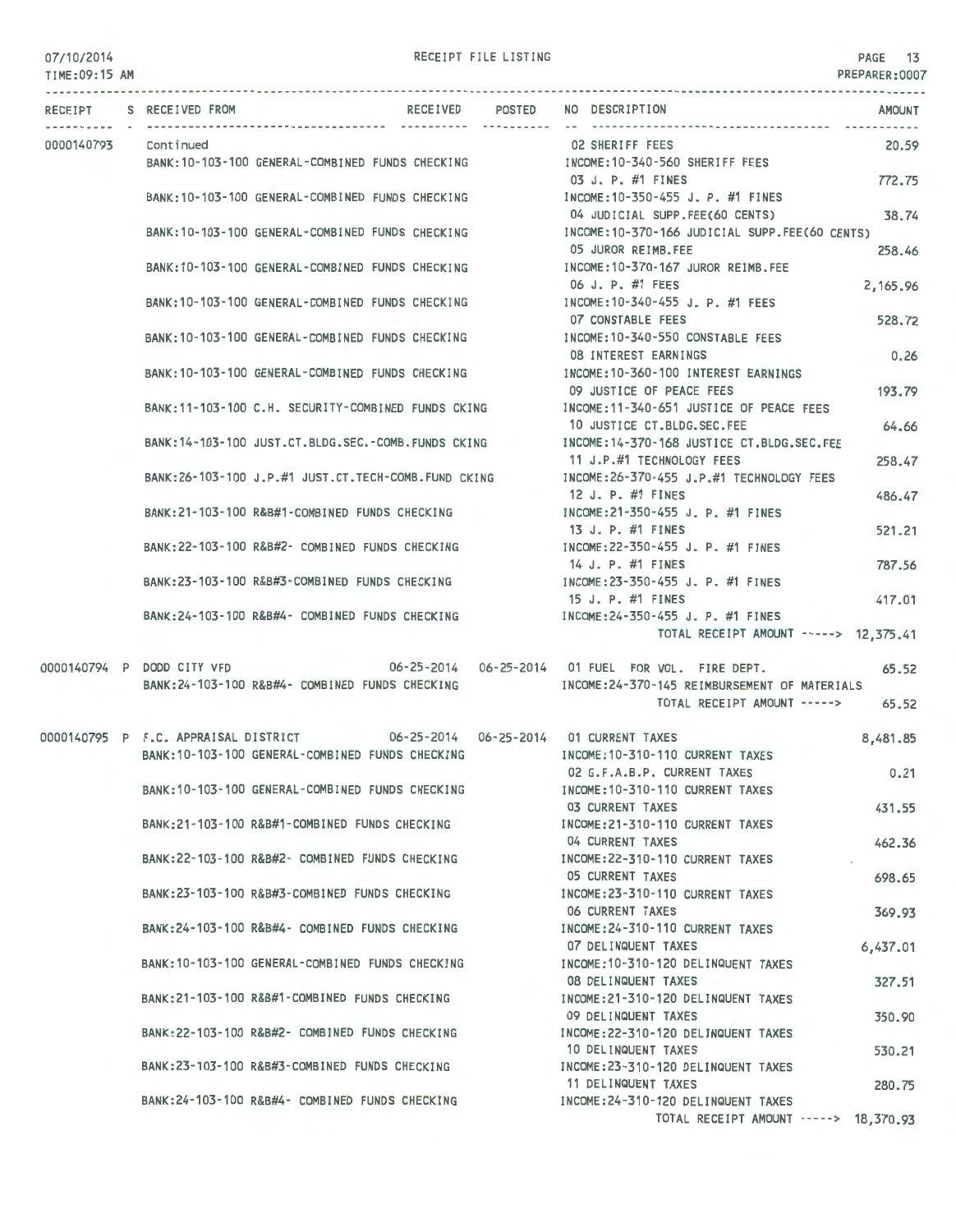| 07/10/2014<br>TIME: 09:15 AM |                                                                                                                                             |          | RECEIPT FILE LISTING          |                                                                                                                                                                                          | PAGE 14<br>PREPARER: 0007         |
|------------------------------|---------------------------------------------------------------------------------------------------------------------------------------------|----------|-------------------------------|------------------------------------------------------------------------------------------------------------------------------------------------------------------------------------------|-----------------------------------|
| RECEIPT                      | S RECEIVED FROM                                                                                                                             | RECEIVED | <b>POSTED</b>                 | NO DESCRIPTION                                                                                                                                                                           | <b>AMOUNT</b>                     |
|                              | 0000140796 P CITY OF HONEY GROVE<br>BANK: 23-103-100 R&B#3-COMBINED FUNDS CHECKING<br>BANK: 23-103-100 R&B#3-COMBINED FUNDS CHECKING        |          | 06-26-2014 06-26-2014 01 ROCK | INCOME: 23-370-145 REIMBURSEMENT OF MATERIALS<br>02 DIESEL<br>INCOME: 23-370-145 REIMBURSEMENT OF MATERIALS<br>TOTAL RECEIPT AMOUNT ----->                                               | 148.14<br>81.74<br>229.88         |
|                              | 0000140797 P F.C. BOND SUPERVISOR<br>BANK: 10-103-100 GENERAL-COMBINED FUNDS CHECKING                                                       |          |                               | 06-27-2014   06-27-2014   01 6-23-2014   THRU 6-27-2014   FEES<br>INCOME: 10-340-573 BOND SUPERVISION FEES<br>TOTAL RECEIPT AMOUNT ----->                                                | 730.00<br>730.00                  |
|                              | 0000140798 P TEXAS Juvenile Justice Department<br>BANK: 89-103-489 CASH-TJJD-N<br>BANK: 89-103-991 CASH-TJJD-C                              |          |                               | 06-27-2014   06-27-2014   01 TJJD-N-14-074 GRANT<br>INCOME: 89-330-906 TJJD-N-14-074 GRANT<br>02 TJJD-C-14-074 GRANT<br>INCOME: 89-330-913 TJJD-C-14-074 GRANT<br>03 TJJD-A-14-074 GRANT | 1,692.00<br>1,308.00<br>18,655.00 |
|                              | BANK: 89-103-189 CASH-TJJD-A                                                                                                                |          |                               | INCOME: 89-330-901 TJJD-A-14-074 GRANT<br>TOTAL RECEIPT AMOUNT -----> 21,655.00                                                                                                          |                                   |
|                              | 0000140799 P F.C. JUVENILE PROBATION 06-27-2014 06-27-2014 01 # 2078- Deferred Prosecution Fees<br>BANK: 87-103-187 CASH-JUVENILE PROBATION |          |                               | INCOME:87-340-575 JUVENILE PROBATION FEES<br>TOTAL RECEIPT AMOUNT ----->                                                                                                                 | 10.00<br>10.00                    |
|                              | 0000140800 P F.C. JUVENILE PROBATION<br>BANK: 89-103-489 CASH-TJJD-N                                                                        |          |                               | 06-27-2014  06-27-2014  01 # 1988 - COUNSELING FEES<br>INCOME: 89-578-414 NON-RESIDENTIAL<br>TOTAL RECEIPT AMOUNT ----->                                                                 | 30.00<br>30.00                    |
|                              | 0000140801 P BRANDON CAFFEE<br>BANK: 89-103-189 CASH-TJJD-A                                                                                 |          | 06-27-2014 06-27-2014         | 01 REIMBURSEMENT PARKING FEES<br>INCOME:89-575-427 TRAVEL AND TRAINING<br>TOTAL RECEIPT AMOUNT ----->                                                                                    | 88.00<br>88.00                    |
| 0000140802 P SECURUS         | BANK: 10-103-100 GENERAL-COMBINED FUNDS CHECKING                                                                                            |          |                               | 06-30-2014  06-30-2014  01 MAY 2014 - JAIL PAY PHONE<br>INCOME:10-319-420 JAIL PAY PHONE COMMISSION<br>TOTAL RECEIPT AMOUNT -----> 18,820.22                                             | 18,820.22                         |
|                              | 0000140803 P VERIZON WIRELESS<br>BANK: 10-103-100 GENERAL-COMBINED FUNDS CHECKING                                                           |          |                               | 06-30-2014    06-30-2014    01    JULY    2014 - TOWER RENT<br>INCOME:10-370-115 RENT- VERIZON TOWER<br>TOTAL RECEIPT AMOUNT ----->                                                      | 925.75<br>925.75                  |

 $\sim 10^{-1}$ 

REPORT TOTAL

466,743.73